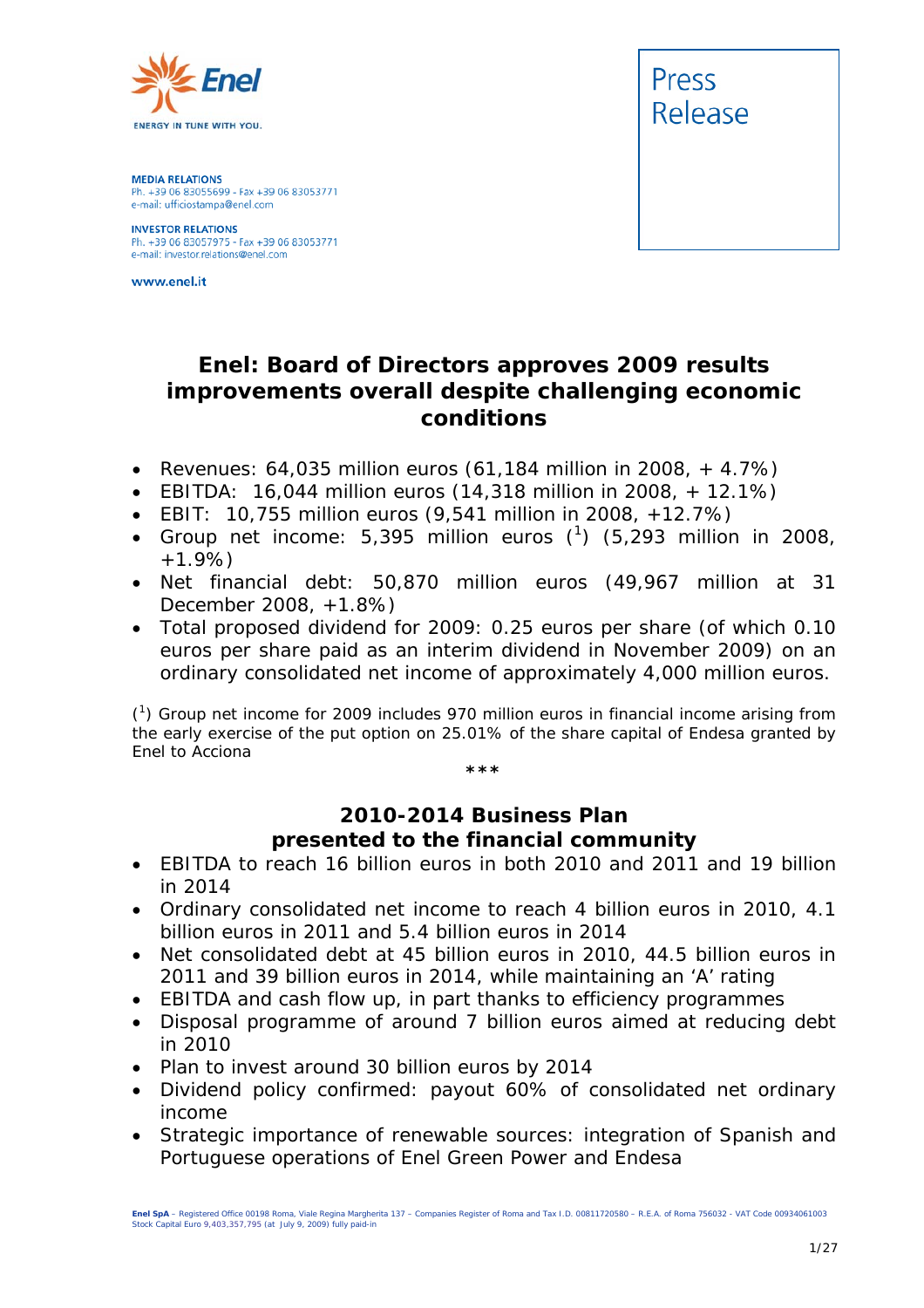

**Rome, March 18th 2010 –** The Board of Directors of Enel SpA, chaired by Piero Gnudi, late yesterday evening approved the results for 2009.

|                                   | 2009   | 2008   | Variation |
|-----------------------------------|--------|--------|-----------|
| Revenues                          | 64,035 | 61,184 | $+4.7%$   |
| EBITDA                            | 16,044 | 14,318 | $+12.1%$  |
| EBIT                              | 10,755 | 9,541  | $+12.7%$  |
| Group net income                  | 5,395  | 5,293  | $+1.9%$   |
| Net financial debt at 31 December | 50,870 | 49,967 | $+1.8%$   |

**Consolidated financial highlights** (millions of euros):

**Fulvio Conti**, Chief Executive Officer and General Manager of Enel remarked: **"We improved our margins in 2009, strengthening our financial position and delivering high returns for our shareholders, despite a tough year for the global economy. With the completion of our international expansion programme and the increasing integration of the assets acquired, Enel is now a leader in its key markets, with a unique technological mix and geographical presence in the renewable energy field and the skills to pursue excellence also through innovation. This is accompanied by our constant attention to Enel's financial stability, bolstered by growing cash flows, the successful rights offering and recent bond issues. Building on these solid foundations, we have approved a plan that develops the Group's significant growth potential with improving results and increased value for our shareholders."**

Unless otherwise indicated, the balance sheet figures at December 31st, 2009, exclude the assets and liabilities held for sale and that mainly relate to (i) renewable energy sources held by Endesa in Greece and (ii) certain other assets of Endesa in Spain and Latin America that meet the requirements of international accounting principle IFRS 5 due to decisions made by management. The income statement figures (except for Group net income) for the two periods do not include results, net of taxes, relating to the gas distribution network in Italy and to the assets and liabilities of Endesa Europa (sold on June 26<sup>th</sup>, 2008), which are classified as discontinued operations.

\*\*\*\*\*

On June 25th, 2009, Enel acquired 25.01% of Endesa, giving it full control of the company. Therefore, starting from June 25<sup>th</sup>, 2009, Endesa is consolidated on a line-by-line basis rather than on a proportional basis. As to the primary impact of this acquisition on Enel's consolidated balance sheet, this additional stake in Endesa (equal to 25,478 million euros), resulting from the above-mentioned change in the consolidation method, represents around 16% of total Enel Group assets in the consolidated financial statements at December  $31^{st}$ , 2009 (equal to 160,457 million euros).

This press release uses a number of "alternative performance indicators" not envisaged in the IFRS-EU accounting standards (EBITDA, net financial debt, net capital employed, net assets held for sale). In accordance with recommendation CESR/05-178b published on November 3rd, 2005, the criteria used to calculate these indicators are described at the end of the release.

\*\*\*\*\*

#### **STRATEGY AND OBJECTIVES FOR 2010-2014**

Enel has completed its international expansion programme and is now one of the leading players in the global energy market. Thanks to the position it has achieved in its key markets, the Enel Group has been able to deliver greater returns for its shareholders, despite the unfavourable economic scenario, while maintaining robust financial stability and pursuing further debt reduction.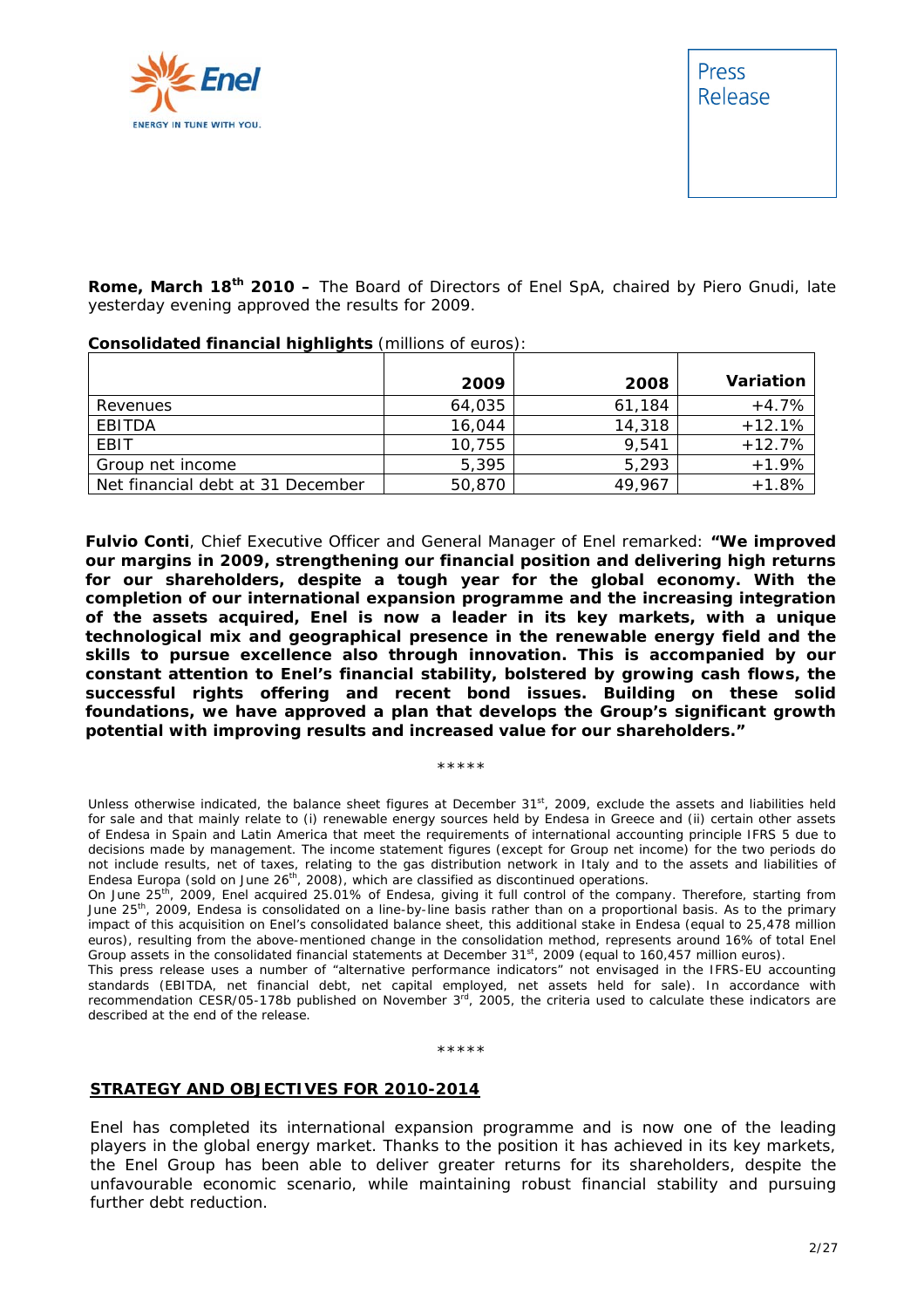

Press Release

The 2010-2014 business plan focuses on five key strategies:

- **leadership in key markets;**
- **consolidation and integration of assets;**
- **constant search for operational excellence;**
- **strategic role of renewable energy resources and innovation; and**
- **pursuit of financial stability.**

#### 1) Leadership in key markets

The Enel Group plans to strengthen its leading position in the countries where it operates, taking an integrated approach along the entire value chain. Specifically, Enel will continue to focus on targeted investments aimed at maintaining cost leadership and the sharing of best practices that distinguish the Enel Group in Italy and Spain, in Latin America, Russia, Slovakia, Romania and France as well as in all the countries in which the Group operates in the renewable energy market.

#### 2) Consolidation and integration of assets

The 2010-2014 business plan aims to spur the growth of Enel's strategic businesses despite the challenging global situation. The Enel Group plans to invest 29.7 billion euros over the course of the plan. Should the economic cycle fail to fulfil current signs of recovery, the Group could modify its investment plan, saving nearly 3 billion euros.

Moreover, Enel will continue to implement the integration plan with Endesa, which so far has yielded significant results including in terms of speed of execution and which should generate more than 1 billion euros in cash flow in 2012 on a consolidated basis thanks to positive effects arising from synergies in terms EBITDA and optimisation of investments. About 50% of this target had already been achieved at the end of 2009, equal to 494 million euros.

#### 3) Constant search for operational excellence

In terms of operational excellence, the Enel Group will continue its efforts to strengthen cash flow, optimising working capital and seeking to streamline costs. The Zenith project will generate 2.7 billion euros in greater pre-tax cash flow between 2009-2011, of which 1.3 billion from the optimisation of working capital and 1.4 billion from cost efficiencies.

#### 4) Strategic role of renewable energy resources and innovation

With the plan to integrate the Iberian renewable energy activities of Endesa and Enel Green Power (EGP) – details of which are provided below – the latter will establish itself as a world leader in the sector both in terms of net installed capacity (5,668 MW at the end of 2009) and output (20.7 TWh at the end of 2009).

Between 2010 and 2014, EGP plans to invest 5.1 billion euros, mainly to strengthen the mix of technologies available in all the geographical areas in which EGP operates. More specifically, the investment plan aims to increase net installed capacity to 9,134 MW in 2014, mainly in Italy, Spain and North America.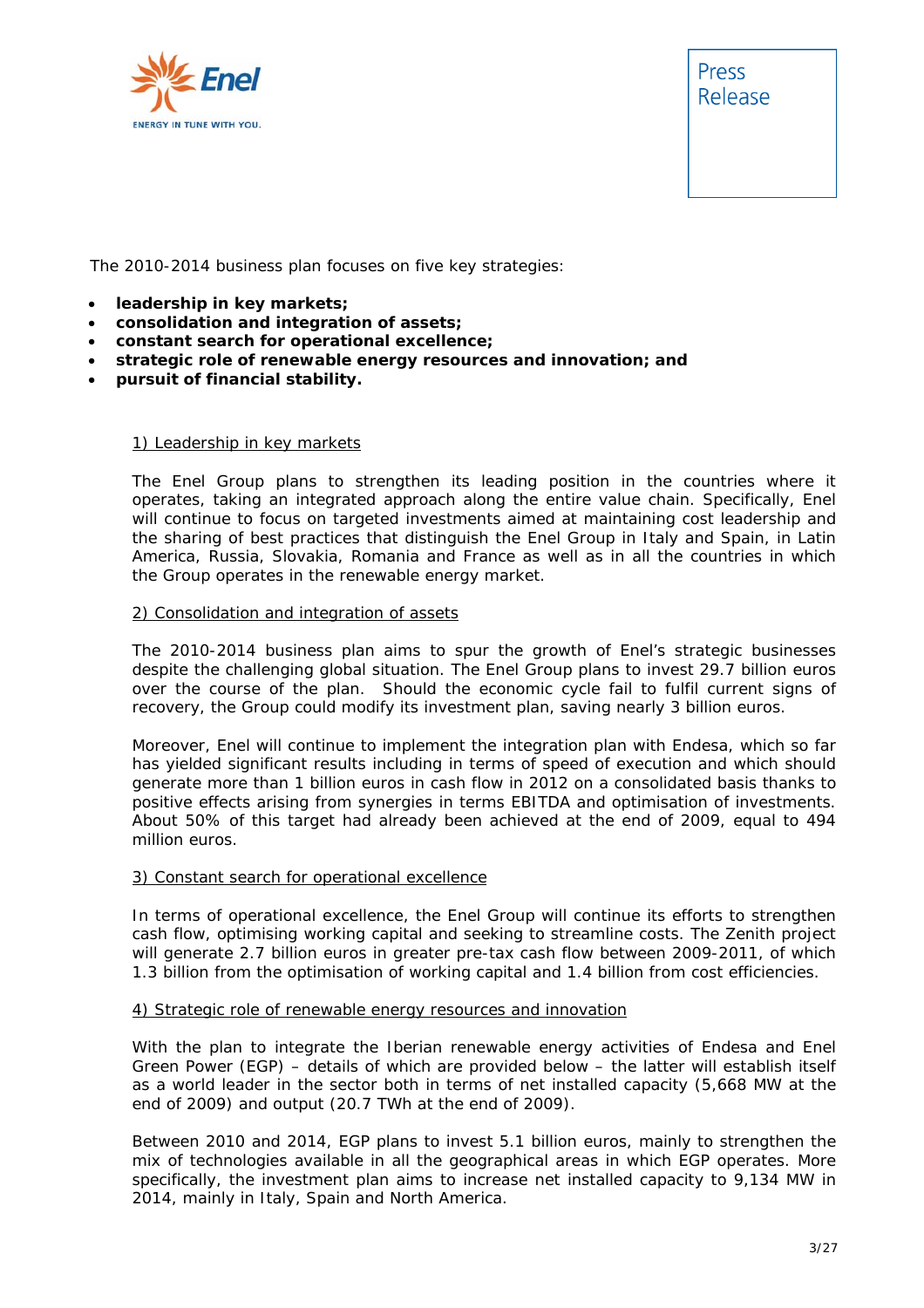



Enel further intends to reaffirm its commitment to innovation and will continue to develop the best technologies for capturing and storing  $CO<sub>2</sub>$ , as well as for oxy-combustion, developing high-efficiency clean coal plants, using hydrogen as a fuel source and developing thermo-dynamic solar power. Enel will also continue the project to export smart meters - an area in which Enel is an acknowledged worldwide leader – to Spain and Latin American countries, as well as the development of smart grids. Other strategic areas of innovation for the Group include developing nuclear power in Italy and emobility with electric cars. As part of its investment plan, the Group is expected to invest a total of about 1 billion euros in innovation.

#### 5) Pursuit of financial stability

Enel considers financial stability to be an absolute priority and will continue to pursue it by optimising cash flows and implementing the asset disposal plan announced in March 2009.

Specifically, Enel expects to generate about 10 billion euros from the disposal of assets in 2009-2010, to be used entirely for debt reduction. Of this amount, disposals for 3.2 billion euros have already been completed in 2009, and for 2010 Enel confirms that its intention to generate the remainder of about 7 billion euros by:

- selling its high-voltage electricity grid in Spain, expected to be closed by the end of June;
- selling a minority interest in EGP foreseen through an IPO (presentation of the prospectus to relevant authorities is expected by the end of April 2010) and/or a direct trade sale; and
- disposing of other non-core assets.

### **2010-2014 Business Plan**

All the targets set out in the previous business plan have been confirmed for **2010**, despite the fact that the general economic situation being less favourable than when the estimates were made.

#### For **2010**:

- 1. EBITDA of 16 billion euros.
- 2. ordinary consolidated net income of 4 billion euros.
- 3. consolidated net debt at 45 billion euros.
- For **2011** the following targets are envisaged:
	- 1. EBITDA of 16 billion euros.
	- 2. ordinary consolidated net income of 4.1 billion euros.
	- 3. consolidated net debt at 44.5 billion euros.
- For **2014**, the following targets are envisaged:
	- 1. EBITDA of 19 billion euros.
	- 2. ordinary net income of 5.4 billion euros.
	- 3. consolidated net debt at 39 billion euros.

\*\*\*\*\*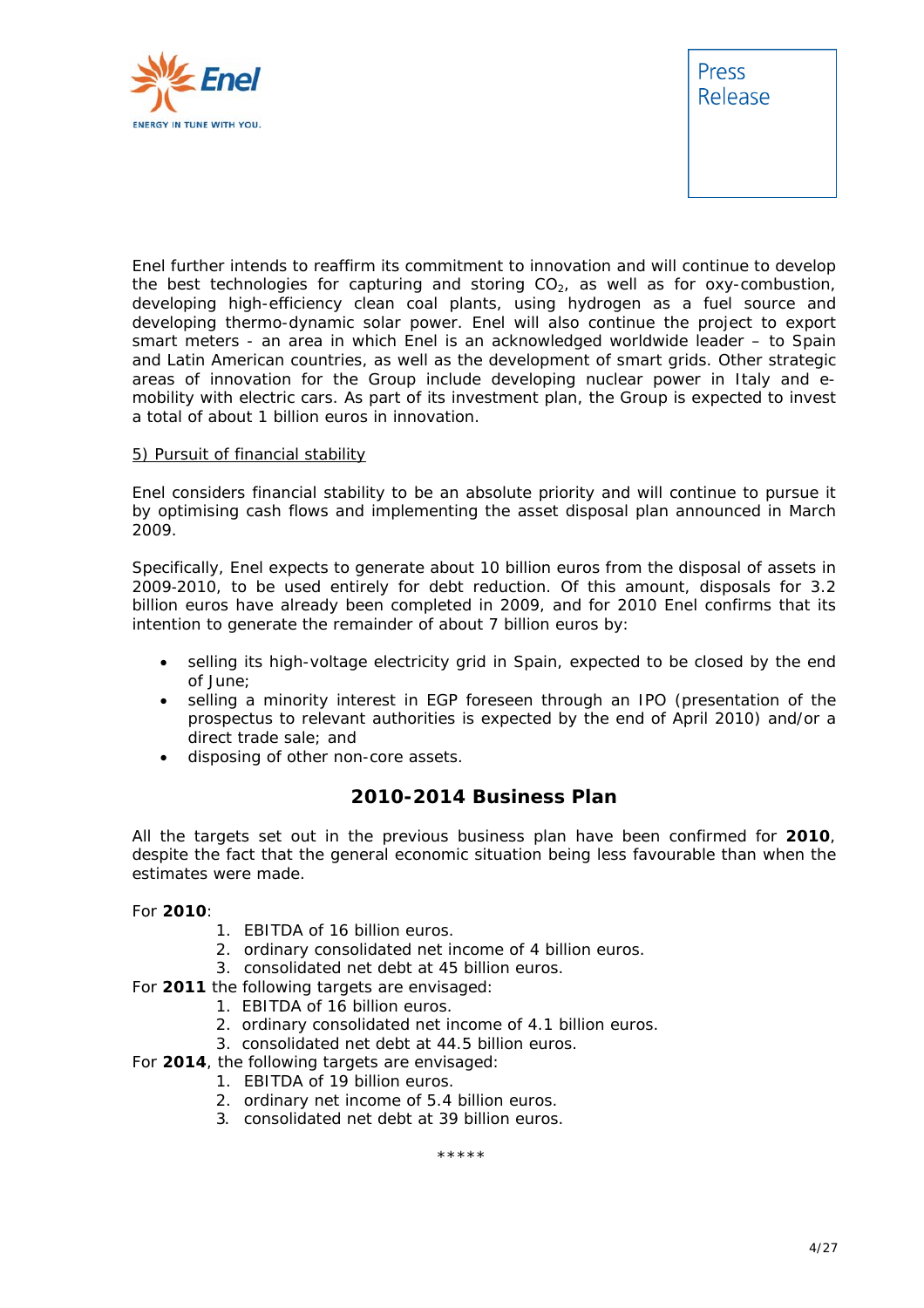

Press Release

#### **OPERATIONAL HIGHLIGHTS 2009**

#### **Electricity and gas sales**

Electricity sold by the Enel Group in 2009 rose 17.3 TWh (+6.4%) from last year to 287.7 TWh. This increase is largely attributable to increased sales abroad (+27.1 TWh), mostly related to the change in the method of consolidation of Endesa, partially offset by decreased sales in Italy (-9.8 TWh) due to lower demand for electricity.

Sales of gas to end users totalled 8.6 billion cubic metres in 2009, up 0.4 billion cubic metres from 2008. Sales of gas abroad rose by 0.9 billion cubic metres, due to the change in consolidation of Endesa, which more than offset the decline in domestic sales.

#### **Power generation**

Net electricity generated by the Enel Group in 2009 amounted to 267.8 TWh (+5.8% versus 2008), of which 84.0 TWh generated in Italy and 183.8 TWh abroad.

The Enel Group's plants in Italy generated 84.0 TWh, compared with 96.3 TWh in 2008 (- 12.8%), reflecting the decline in net generation by the country. Specifically, the reduction is mainly attributable to thermal power generation (-14.5 TWh), which was partially offset by the increase in hydroelectric power generation by the Generation and Energy Management Division (+1.4 TWh) and generation from renewable resources (+0.8 TWh). Total demand for electricity in Italy amounted to 316.9 TWh, down 6.7% from 2008, although net imports grew by 4.4 TWh (+11%).

Net output abroad for the Enel Group came to 183.8 TWh, an increase of 26.9 TWh versus 2008 (+17.1%), attributable mainly to the greater contribution of Endesa (+13.4 TWh) as a result of the line-by-line consolidation of the company from the end of June 2009, and increased output in Russia by Enel OGK-5 (+16.6 TWh) reflecting the different consolidation period compared with 2008. These effects were partially offset by the deconsolidation of Enel Viesgo Generaciòn, which was sold to E.On in June 2008 (-1.3 TWh), and by lower output by Slovenské elektrárne (-2.6 TWh).

Of total net output by Enel plants in Italy and abroad, thermal generation accounted for 55.8%, renewable energy resources for 32.3% (hydroelectric, wind, geothermal and biomass) and nuclear power for 11.9%. Therefore 44.2% of the power generated by Enel is entirely free from emissions, including carbon dioxide.

#### **Distribution of electricity**

Electricity transported over the Enel distribution network totalled 394.3 TWh in 2009 (241.7 TWh in Italy and 152.6 TWh abroad).

Electricity volumes distributed in Italy fell by 16.2 TWh (-6.3%) versus 2008, essentially in line with demand for electricity in Italy.

Volumes distributed abroad totalled 152.6 TWh, up 17.0 TWh (+12.5%) from the previous year due largely to the greater contribution of Endesa (+17.5 TWh) as a result of the above change in its consolidation, and the consolidation of Enel Distributie Muntenia from June 2008 (+2.6 TWh). This effect was partially offset by the deconsolidation of Electra de Viesgo Distribuciòn following its sale in June 2008 (-2.8 TWh).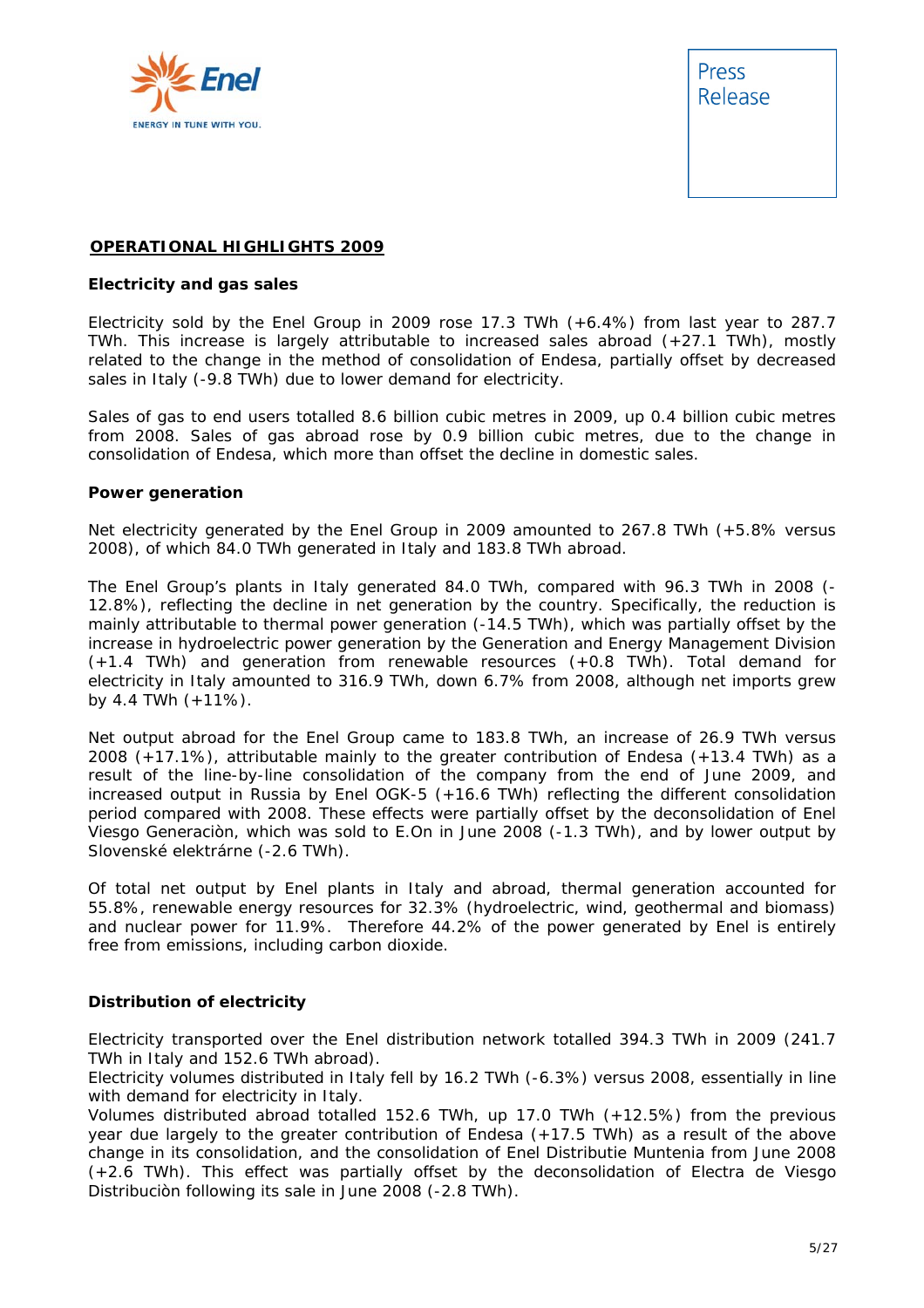

Press Release

\*\*\*\*\*

### **CONSOLIDATED FINANCIAL HIGHLIGHTS 2009**

**Revenues** in 2009 were 64,035 million euros, an increase of 2,851 million euros (+4.7%) from 2008. The rise is essentially attributable to increased revenues earned abroad due to the change in consolidation of Endesa (from proportional to line-by-line) starting from the end of June 2009 following the acquisition of the final 25.01% of the company, as well as the different consolidation periods for Enel OGK-5, Enel Distributie Muntenia and Enel Energie Muntenia, offset by the deconsolidation of the Viesgo group, which was sold in June 2008. These positive effects offset the decrease in revenues from electricity sales in Italy as a result of lower volumes sold due to the drop in demand.

**EBITDA** amounted to 16,044 million euros, up 1,726 million euros (+12.1%), due mainly to the change in the consolidation of Endesa and the improvement in operating performance.

**EBIT** came to 10,755 million euros, a 12.7% increase versus 9,541 million euros reported for 2008, substantially in line with EBITDA.

**Group net income** in 2009 totalled 5,395 million euros, compared with 5,293 million euros in the previous year, an increase of 1.9%. This reflects strong operating performance, which benefited significantly from the change in consolidation of Endesa, and lower net financial expense which includes the income (+970 million euros) from the early exercise of the put option for 25.01% of the Endesa shares granted by Enel to Acciona. These positive effects were partially offset by the recognition in 2008 of gains resulting from the adjustment (net of the charge for the special capital gains tax) of deferred taxation following the realignment of the differences between the statutory and tax values of certain items of property, plant and equipment, as well as the lower income from discontinued operations reported for 2009.

**Net capital employed** at 31 December 2009, including assets held for sale of 348 million euros, came to 95,223 million euros (76,262 million euros at 31 December 2008) and was financed by shareholders' equity attributable to the Group and minority interests of 44,353 million euros (26,295 million euros at 31 December 2008) and by net financial debt of 50,870 million euros (49,967 million euros at 31 December 2008). The **debt to equity ratio** at 31 December 2009 was 1.15 (1.90 at 31 December 2008).

**Net financial debt,** totalled 50,870 million euros, an increase of 903 million euros from 31 December 2008, not including the amount attributable to assets held for sale of 63 million euros at 31 December 2009 (795 million euros at 31 December 2008). The increase is attributable to the acquisition of 25.01% of Endesa, as well as the consolidation of an additional portion of the Spanish company's debt due to the change in its consolidation, offset for the most part by the completion of the Enel SpA rights issue, gains arising from disposals during the year and by higher financial receivables resulting from regulatory changes relating to the deficit in the Spanish power system.

**Capital expenditure** totalled 6,825 million euros in 2009 (of which 6,422 million euros related to property, plant and equipment), up 323 million euros from 2008.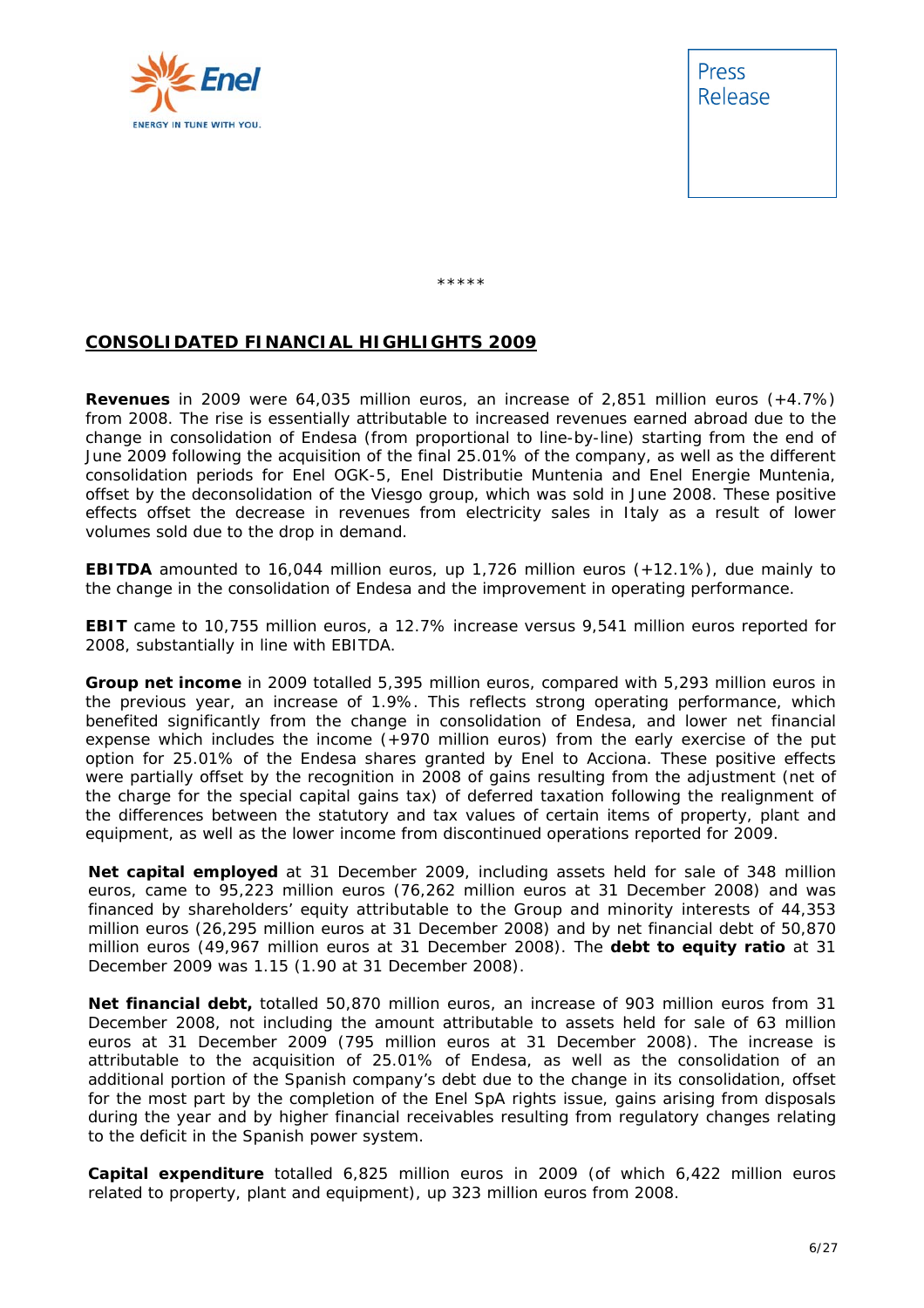



At 31 December 2009, there were 81,208 Enel Group **employees** (75,981 at 31 December 2008). The net increase of 5,227 is attributable to the change in the scope of consolidation due to acquisitions and disposals of companies during the year  $(+7,618$  employees), which more than offset the net decrease of 2,391 resulting from hirings and terminations. At 31 December 2009 the total number of Group employees working abroad amounted to 43,087.

\*\*\*\*\*

#### **PARENT COMPANY'S 2009 RESULTS**

In its capacity as an industrial holding company, the Parent Company, Enel SpA, sets the strategic targets for the Group and coordinates the activities of its subsidiaries. Enel also performs a central treasury function, sees that insurance risks are hedged, offers assistance and sets policies concerning organisation, human resources management and industrial relations, as well as accounting, administrative, tax, legal and corporate areas. Enel SpA is also a party to a long-term electricity import contract on the Swiss border, expiring on 31 December 2011.

|                                                                               | 2009   | 2008                  | <b>Variation</b> |
|-------------------------------------------------------------------------------|--------|-----------------------|------------------|
| Revenues                                                                      | 706    | 734                   | $-3.8%$          |
| EBITDA                                                                        | (27)   | $(61)^{(1)}$          | $+55.7%$         |
| EBIT                                                                          | (36)   | $(76)$ <sup>(1)</sup> | $+52.6%$         |
| financial<br>Net<br>equity<br>from<br>charges<br>and<br>income<br>investments | 3,200  | 2,719                 | $+17.7%$         |
| Net income                                                                    | 3,460  | $2,744^{(1)}$         | $+26.1%$         |
| Net financial debt at 31 December                                             | 11,964 | 8,654                 | $+38.2%$         |

#### **Results (millions of euros**)**:**

<sup>1</sup> Enel's retroactive application of the IFRIC 11 interpretation endorsed by the European Union during 2009 has led to a positive adjustment of 3 million euros for these items relative to the period ending 31 December 2008.

**Revenues** for the Parent Company in 2009 amounted to 706 million euros, a decrease of 28 million euros from 2008 (-3.8%), mainly due to lower revenues from electricity sales (63 million euros), partially offset by higher revenues for providing assistance and consulting services to subsidiaries (46 million euros).

**EBITDA** for 2009 was a negative 27 million euros, an improvement of 34 million euros compared with 2008 (+55.7%), attributable mainly to improvement in operational management.

**EBIT** for 2009 was a negative 36 million euros, an improvement of 40 million euros compared with 2008 (+52.6%), essentially as a result of the improvement in EBITDA (34 million euros) and the lack of impairment losses for 2009.

**Net financial charges and income from equity investments** were a positive 3,200 million euros (2,719 million euros in 2008) and include dividends distributed by subsidiaries, associates and other holdings for 4,482 million euros (3,187 million euros in 2008) and net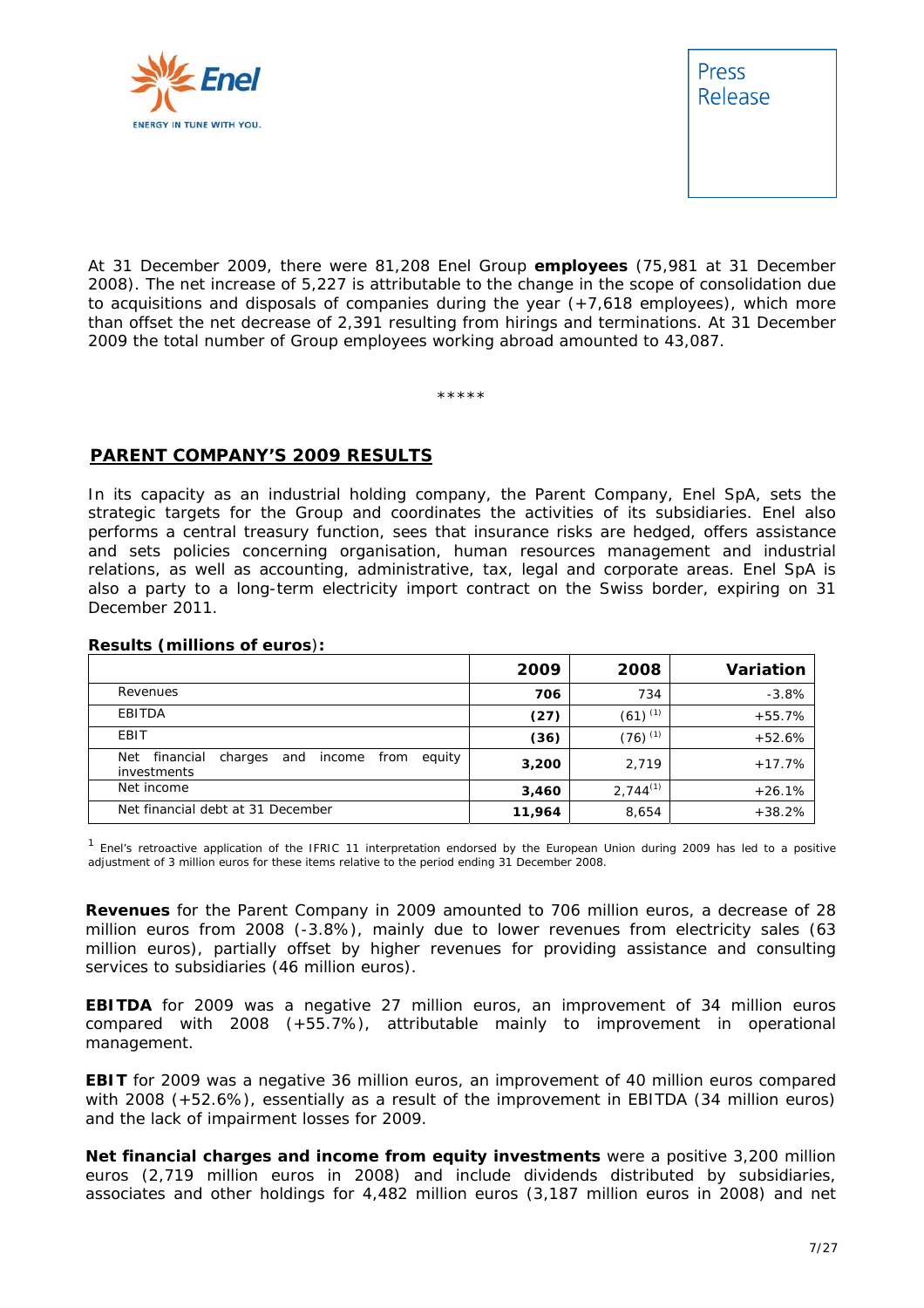



financial charges of 1,282 million euros (468 million euros in 2008). Net financial charges rose 814 million euros compared with 2008, largely due to the decrease in interest received from Enel Energy Europe as a result of the recapitalisation of the company accomplished by waiving a portion of the credit on the intercompany current account owed by the company to Enel SpA.

**Net income** amounted to 3,460 million euros, compared with 2,744 million euros in 2008  $(+26.1\%)$ .

**Net financial debt** at 31 December 2009 came to 11,964 million euros, up 3,310 million euros from 31 December 2008 (+38.2%), essentially due to the decline in the short-term net credit position with respect to Group companies, partially offset by the reduction in the longterm net exposure resulting largely from mandatory and voluntary repayments made during the year and cash raised via the rights issue.

**Shareholders' equity** at 31 December 2009 came to 23,722 million euros (15,128 million euros at 31 December 2008). The increase is mainly attributable to the capital increase for the Parent Company (7,848 million euros) and the net income for the year (3,460 million euros), net of dividends distributed (2,734 million euros, of which 1,794 million euros as the balance on the 2008 dividend and 940 million euros as the interim dividend for 2009). The **debt/equity ratio** went from 0.57 at 31 December 2008 to 0.50 at 31 December 2009.

\*\*\*\*\*

#### **RECENT KEY EVENTS**

On **6 November 2009,** the subsidiary Enel Trade acquired gas assets that include reserves of around 0.7 billion cubic metres and exploration permits from the Canadian company Stratic Energy Corporation for 34 million euros. Enel will pay an additional 6.6 million euros to Stratic Energy Corporation provided that the first production phase starts before the end of 2011, reducing the amount if production starts after the end of 2012.

The transaction, which comprises all of the Canadian company's Italian gas assets, is subject to the normal industry conditions, including regulatory approval.

On **9 November 2009**, Enel Green Power (EGP), acting through its subsidiary Enel Latin America, reached an agreement with Energías Renovables, Térmica and Hidráulica de México, S.A. (Enerthi) aimed at developing wind power projects in Mexico for a total capacity of up to 1,000 MW. Under the agreement, EGP will have exclusive access to wind power projects being developed by Enerthi, as well as the right to acquire these projects once they are fully authorized. Thanks to this agreement, EGP will strengthen its presence in the promising Mexican renewable energy market, which has a wind power potential of more than 10,000 MW.

On **26 November 2009**, Enel Green Power, acting through its subsidiary Enel North America, reached an agreement with Geronimo Wind Energy to acquire both a minority stake in the US company as well as cooperating for the joint development of Geronimo Wind Energy's wind power pipeline, which includes projects with a total capacity of up to 4,000 MW. Under the agreement, EGP will have a priority right to acquire and operate the wind projects developed.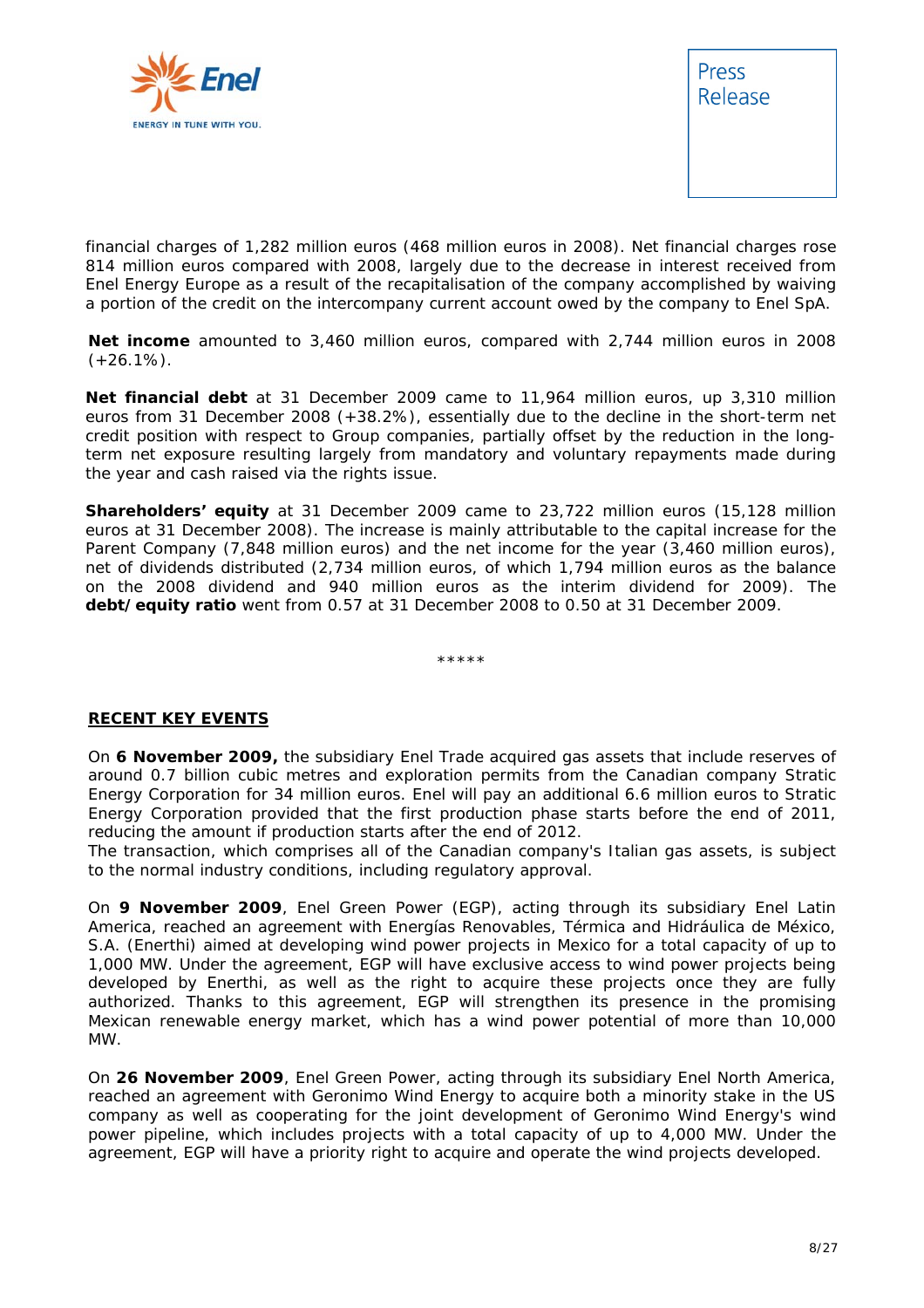

Press Release

On **4 January 2010,** Enel Green Power, Sharp and STMicroelectronics signed an agreement to build the largest photovoltaic-panel manufacturing plant in Italy. The factory will be built in Catania and will manufacture triple-junction thin-film photovoltaic panels. The plant is expected to have an initial annual production capacity of 160 MW and the project will require a total investment of 320 million euros. Enel and Sharp also signed an additional agreement aimed at the joint development of photovoltaic fields in the Mediterranean region by 2016, for a total installed capacity of around 500 MW.

On **18 January 2010,** a consortium set up by Enel (27.5%), Repsol (52.5%) in the role of operator and GDF-SUEZ (20%) signed an exploration and exploitation contract for the "South-East Illizi" gas field in Algeria with the Algerian National Agency for the Valorisation of Hydrocarbons Resources and with Sonatrach, the oil company.

On **21 January 2010,** Enel North America (a subsidiary of Enel Green Power) and NRG Energy reached an agreement enabling Enel North America to purchase from NRG Energy, Padoma Wind Power, a wind development company. Padoma is developing about 4,000 MW of potential projects in California which, once built, will help the State meet its Renewable Portfolio Standard target of 33% of retail sales from renewable energy resources by 2020. The two parties also reached an agreement giving NRG the right of first offer should Enel North America seek an equity partner in Padoma project pipeline.

On **10 February 2010,** Consob approved publication of the prospectus relating to the offering and listing on the electronic bond market (MOT) of Enel fixed- and floating-rate bonds reserved for investors in Italy and other European countries (specifically France, Germany, Belgium and Luxembourg) for an original maximum aggregate amount of 2 billion euros, raised to 3 billion euros on 18 February 2010 in response to investor demand. Both the fixed- and floating-rate bonds have a 6-year maturity (March 2016). Specifically, the 2 billion euros in fixed-rate bonds will pay an effective gross annual interest rate of 3.52% (calculated as the sum of a spread of 73 basis points and the 6-year mid-swap rate), while the 1 billion euros in floating-rate bonds will pay half-yearly an interest rate equal to the 6-month Euribor plus a spread of 73 basis points.

\*\*\*\*\*

#### **OUTLOOK**

The size that the Group has achieved and the validity of the strategies adopted have enabled Enel, despite the adverse macroeconomic environment, to maintain its performance and lay a sound foundation to pursue its objectives and to make the most of any acceleration in the economic recovery.

On this basis, the Group will continue its programmes to affirm its leadership in the areas in which it operates, benefiting from the optimal diversification of its plants by type of generation technology and by geographical area and from a competitive cost structure.

In addition, the Group will continue to invest in research and development in the renewables sector, pursuing technological excellence without neglecting environmental issues. Enel will also continue programmes for the return of nuclear power in Italy, in line with developments in the regulatory framework.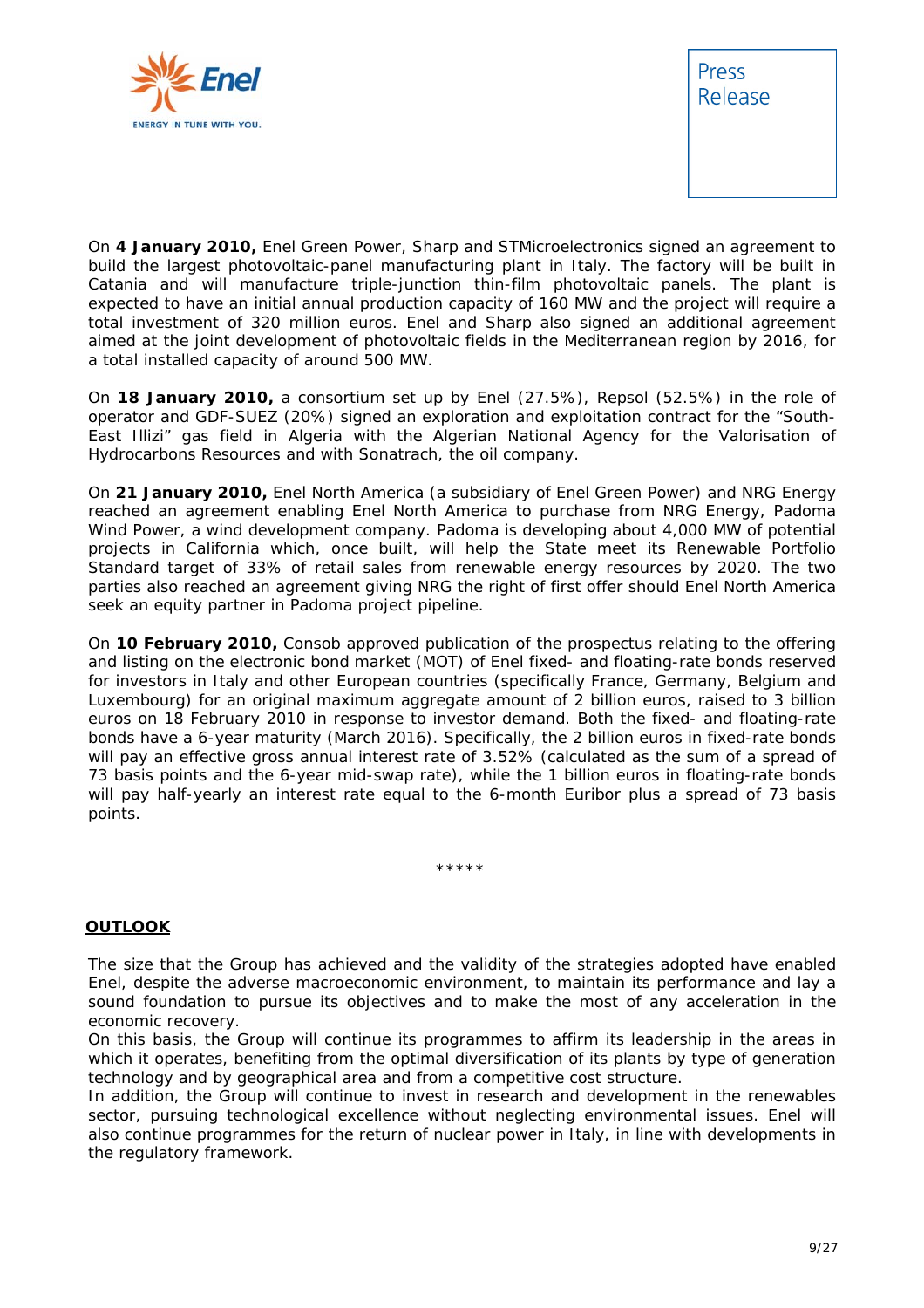



The operational excellence programmes under way and the synergies generated by the ever closer integration with Endesa will strengthen Enel's cost leadership and help boost operating cash flow.

The contribution of these programmes and all the other actions that have been undertaken are expected to enable Enel to achieve the targets announced for 2010 in the new business plan. In particular, the planned portfolio optimisation efforts and the generation of operational cash flow are expected to permit a reduction of debt, with a consequent improvement in the Group's financial structure.

\*\*\*\*\*

#### **SHAREHOLDERS' MEETING AND DIVIDENDS**

The Board of Directors has convened the Shareholders' Meeting for 27 April (first call for Ordinary and Extraordinary Shareholders' Meetings), 28 April (second call for Extraordinary Shareholders' Meeting) and 29 April (second call for Ordinary Shareholders' Meeting and third call for Extraordinary Shareholders' Meeting).

The Ordinary Shareholders' Meeting has been called for the approval of the statutory financial statements and the presentation of the consolidated financial statements for 2009, and to approve the payment of a total dividend for 2009 of 0.25 euros per share. The total dividend amount for 2009 was 2,351 million euros on ordinary consolidated net income (attributable to ordinary operations only) of 4,000 million euros, in line with the previously announced dividend policy that envisages a payout of 60% of ordinary consolidated net income.

At its meeting of 1 October 2009, the Board of Directors approved the distribution to shareholders of an interim dividend on 2009 profits of 0.10 euros per share, which was paid on 26 November 2009 with an ex-dividend date of 23 November 2009. For the full 2009 dividend, equal to 0.15 euros per share, the Board has proposed 21 June 2010 as the ex-dividend date for payment of the total balance of the dividend for 2009 and 24 June 2010 as the distribution date. The dividend will be paid out of Enel SpA's 2009 net income, which amounts to 3,460 million euros (of which 940 million euros has already been paid out as an interim dividend). The Ordinary Shareholders' Meeting is also called to appoint the Board of Auditors as its term of office is ending.

Finally, the shareholders will be asked to approve certain changes to the bylaws (extraordinary portion of the meeting), and to its own meeting rules (ordinary portion of the meeting) to align both with the changes introduced by Legislative Decree 27 of 27 January 2010, implementing EU Directive 2007/36/EC on the exercise of certain rights of shareholders of listed companies.

The documentation related to the topics on the agenda of the Shareholders' Meeting will be made available in accordance with the Law.

\*\*\*\*\*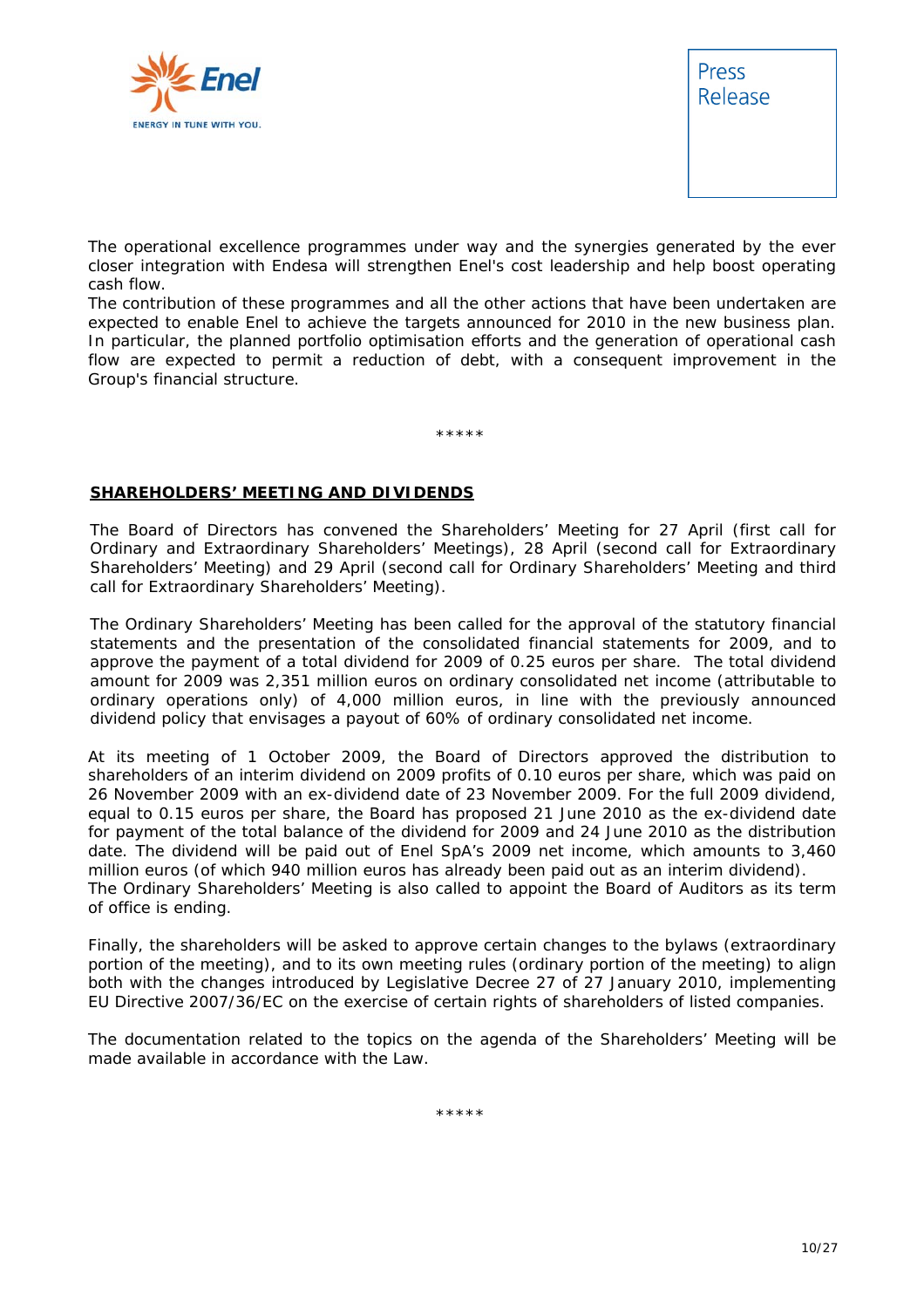

#### **BONDS ISSUED AND MATURING BONDS**

The main bond issues made by the Enel Group in 2009 include the following:

- 1. as part of the Global Medium Term Notes program, the bond issue by the subsidiary Enel Finance International for institutional investors denominated in euros and pounds sterling in an aggregate amount of more than 6.5 billion euros in the following four tranches (all guaranteed by Enel SpA):
- 1,500 million euros fixed-rate 4.00% bond due 2016;
- 2,500 million euros fixed-rate 5.00% bond due 2022;
- 850 million pound sterling fixed-rate 5.625% bond due 2024;
- 1,400 million pound sterling fixed-rate 5.75% bond due 2040.

All the above tranches are listed on the Irish Stock Exchange;

- 2. as part of the Global Medium Term Notes program, the bond issue by the subsidiary Enel Finance International for institutional investors in an aggregate amount of 4,500 million US dollars, equal to about 3.1 billion euros, in the following three tranches (all guaranteed by Enel SpA):
- 1,250 million US dollars fixed-rate 3.875% bond due 2014;
- 1,750 million US dollars fixed-rate 5.125% bond due 2019;
- 1,500 million US dollars fixed-rate 6.0% bond due 2039.
- 3. as part of the Global Medium Term Notes program, the privately-placed bond issue by the subsidiary Enel Finance International (guaranteed by Enel SpA) with the following characteristics:
- 125 million euros fixed-rate 4.532% bond due 2019;
- 100 million euros fixed-rate 4.457% bond due 2020.
- 4. the issue by Enel SpA of a new tranche of the bond placed privately with leading Italian insurance companies in the amount of 97 million euros maturing in 2027.

A total of 1,868 million euros (of which 1,272 million euros relating to the Enel Group excluding Endesa, and 596 million euros relating to the Endesa group) in bonds is set to mature between 1 January 2010 and 30 June 2011, including:

- 110 million euros relating to a fixed-rate bond issued by International Endesa BV, maturing in January 2010;
- 105 million euros relating to a fixed-rate bond issued by International Endesa BV, maturing in February 2010;
- 100 million euros relating to a fixed-rate bond issued by Enel Investment Holding, maturing in September 2010;
- 100 million euros relating to a floating-rate bond issued by Enel Investment Holding, maturing in October 2010;
- 750 million euros relating to a fixed-rate bond issued by Enel SpA, maturing in May 2011;
- 195 million euros relating to a fixed-rate bond issued by Slovenske eléktrarne, maturing in June 2011.

\*\*\*\*\*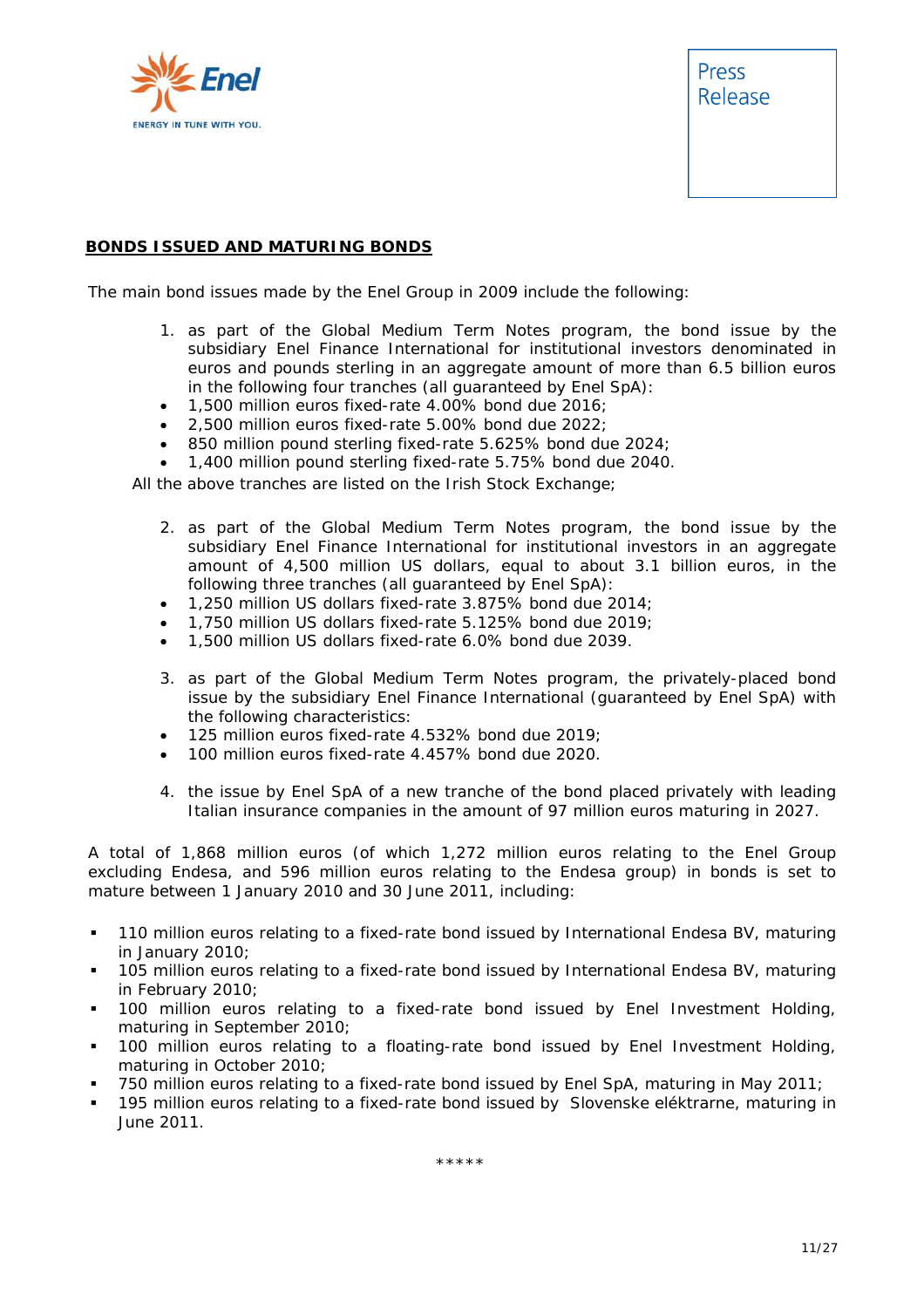

Press Release

### **ENEL REORGANISES RENEWABLES OPERATIONS IN SPAIN AND PORTUGAL**

On 15 and 17 March 2010 respectively, the Boards of Directors of Endesa SA (Endesa) and Enel SpA approved an operation that foresees the integration of the renewable energy operations of Endesa and Enel Green Power SpA (EGP) in Spain and Portugal.

Currently, Endesa pursues its renewables operations in Spain and Portugal through Endesa Cogeneración y Renovables S.L. (ECYR), a wholly-owned subsidiary of Endesa Generación S.A, which is in turn 100% owned by Endesa SA.

EGP is active in the Spanish and Portuguese renewable energy sectors through its stake in Enel Unión Fenosa Renovables SA (EUFER), an equal share joint venture with Gas Natural/Unión Fenosa, held indirectly through its Dutch subsidiary EGP International BV (EGPI BV), which is wholly-owned by EGP.

The aim of the operation is to ensure, within EGP, the unified management of development on the Iberian peninsula of all of the activities of EGP and Endesa in the renewable energy. This objective will be pursued through ECYR, whose share capital will be held by EGP (60%) and Endesa (40%).

The integration will be implemented through the following steps, to be completed by 31 march 2010:

- 1. EGPI BV to acquire 30% of ECYR for about 326 million euros;
- 2. capital increase for ECYR reserved for EGPI BV, which will subscribe the offering with the transfer of its holding in EUFER and a cash payment of about 534 million euros. This will give EGPI BV a post-increase stake of 60% of the new share capital of ECYR.

The acquisition of the holding and the subsequent capital increase of ECYR will be made on the basis of market values, as appraised by a number of independent investment banks, which have issued a fairness opinion for the transaction.

The resulting company that, controlled by EGP, will maintain and have an operational capacity of about 1.4 GW once fully operational, with a generation mix diversified as follows: 88% wind power, 4% mini-hydro, 1% photovoltaic and 7% co-generation and biomass.

Endesa will remain directly involved and will play a key role in the operational management of the plants, the electricity generated and relations with central and local authorities.

\*\*\*\*\*

*At 9 a.m. today, 18 March 2010, at the Roundhouse (Chalk Farm Road) in London, the results for 2009 and the business plan for 2010-2014 will be presented to financial analysts and institutional investors, followed by a press conference. The event will be transmitted live on Enel's website www.enel.com.* 

*Documentation relating to the presentation will be available in the* Investor Relations *section of the website from the beginning of the event.*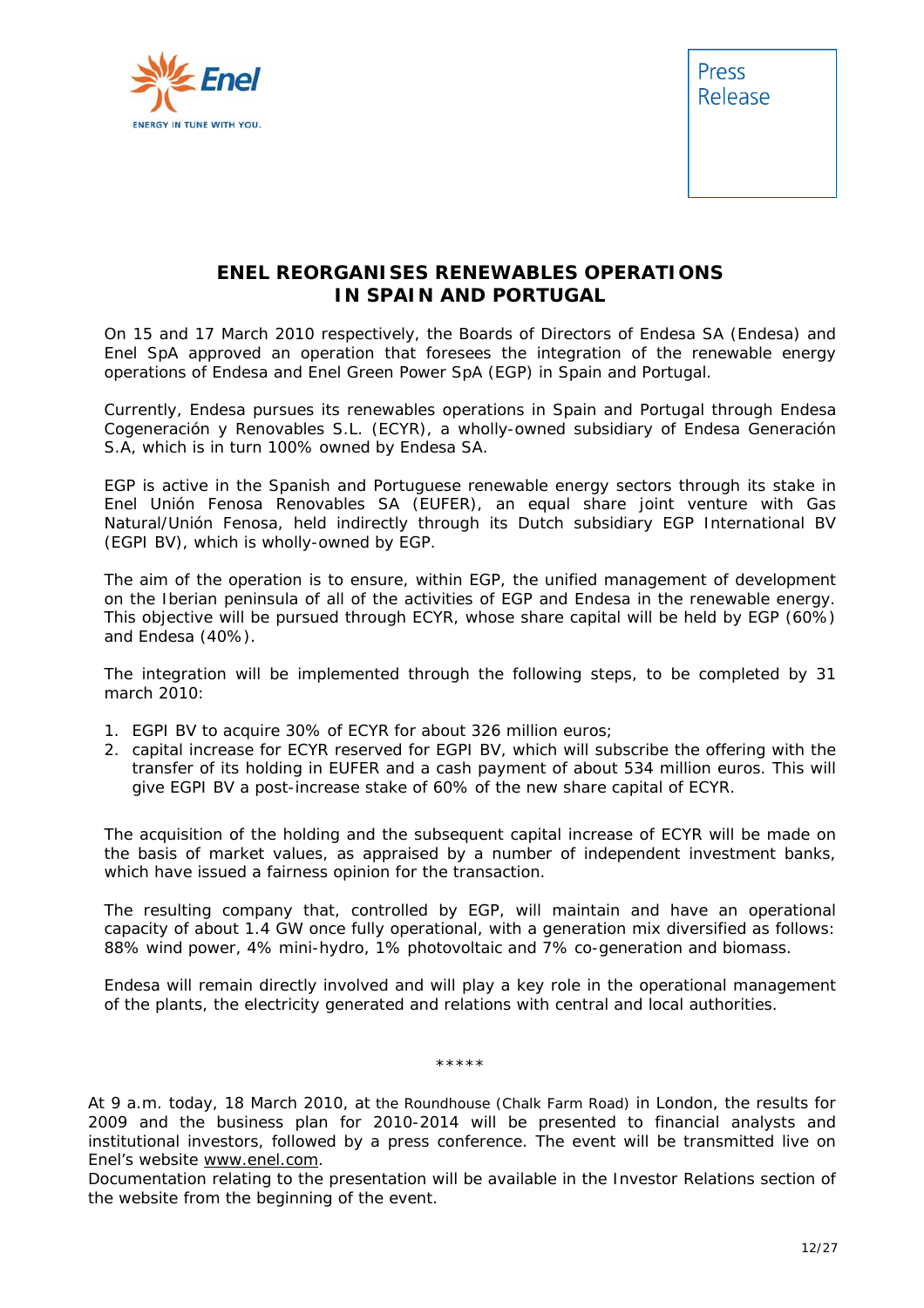



*The consolidated income statement, statement of comprehensive income, balance sheet and cash flow statement for the Enel Group and the corresponding statements for Parent Company Enel SpA are attached below. These statements and the related notes have been submitted to the Board of Auditors and the external auditors for their evaluation. A descriptive summary of the alternative performance indicators is also attached.* 

*The manager responsible for preparing the corporate financial reports, Luigi Ferraris, declared, pursuant to Article 154-bis, paragraph 2, of the Consolidated Law on Financial Intermediation, that the accounting information contained in this press release corresponds with that contained in the accounting documentation, books and records.* 

*The following section presents the results for Enel's Divisions (the tables do not take into account any inter-sectoral eliminations).* 

\*\*\*\*\*

#### **Results by Division**

The description of performance and financial results by division and area presented here is based on the approach used by management in assessing Group performance for the two periods. Specifically, management has taken into account the organizational structure introduced by the Group in September 2008, with the establishment of the "Renewable Energy" Division alongside the existing Divisions in the organization implemented in December 2007 and operational since 1 January 2008.

#### **Sales Division**

**Results** (millions of euros):

|          | 2009   | 2008   | Variation |
|----------|--------|--------|-----------|
| Revenues | 20,330 | 22,609 | $-10.1%$  |
| EBITDA   | 393    | 554    | $-29.1%$  |
| EBIT     | 10     | 115    | $-91.3%$  |
| Capex    | 80     | 72     | $+11.1%$  |

**Revenues** for 2009 came to 20,330 million euros, a decrease of 2,279 million euros compared with the same period of 2008 (-10.1%). This decrease is mainly connected with the decline in revenues from regulated electricity markets (2,311 million euros) and the decline in revenues from the natural gas market (298 million euros). These were partially offset by higher revenues from electricity sales on the free market (342 million euros).

**EBITDA** for 2009 amounted to 393 million euros, a decline of 161 million euros from 2008 (- 29.1%). This decrease is due primarily to the reduction in margins on electricity on the free market (123 million euros) which, despite the slight increase in volumes sold, mainly reflects lower average sales prices.

**EBIT,** after depreciation, amortisation and impairment losses of 383 million euros (439 million euros in 2008), came to 10 million euros, a decrease of 105 million euros compared with 2008.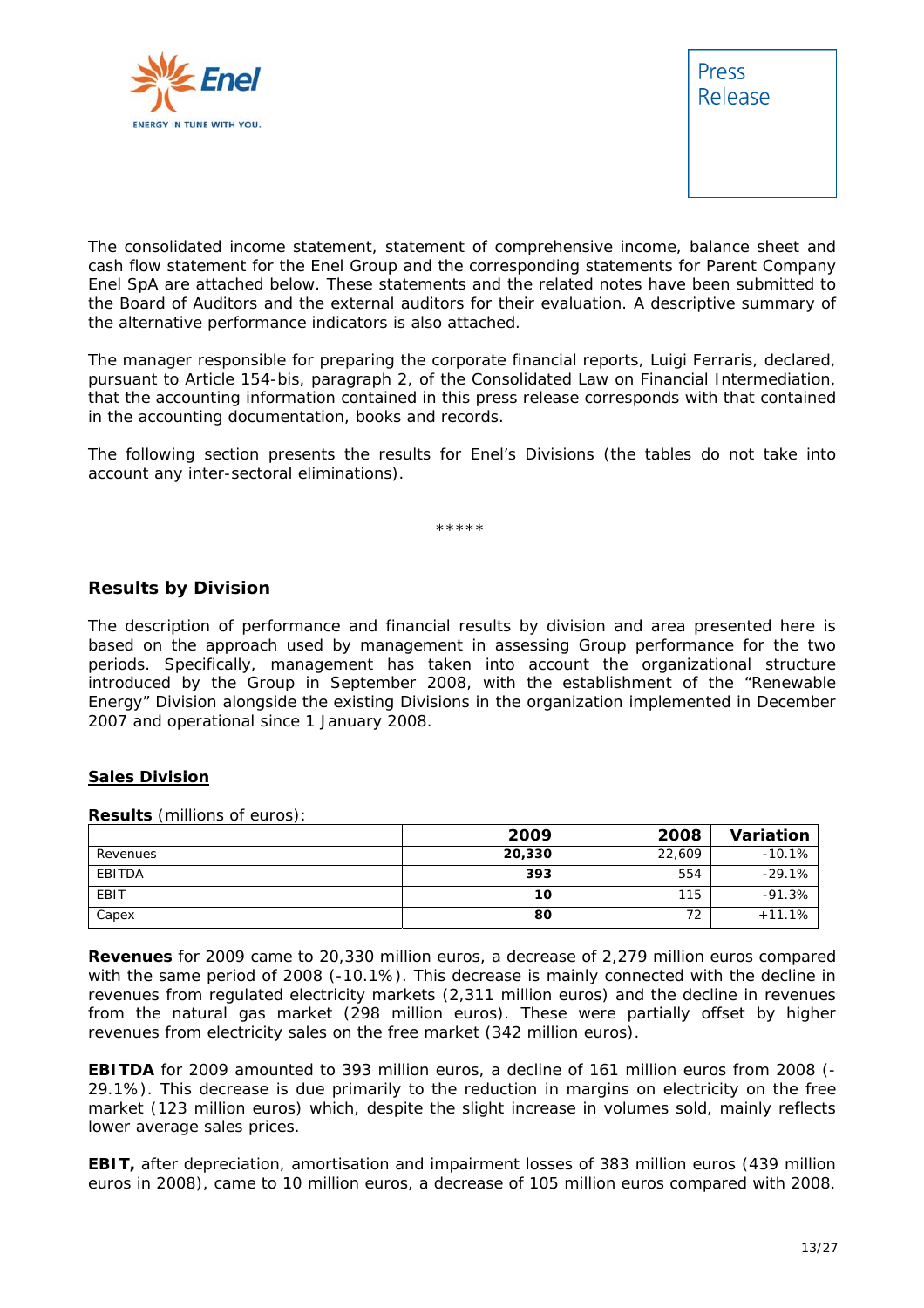

This decrease reflects the decline in EBITDA, partially offset by the reduction in depreciation, amortisation and impairment losses.

#### **Generation and Energy Management Division**

**Results** (millions of euros):

|          | 2009   | 2008   | Variation |
|----------|--------|--------|-----------|
| Revenues | 18,377 | 22,143 | $-17.0%$  |
| EBITDA   | 3,024  | 3,113  | $-2.9%$   |
| EBIT     | 2,482  | 2,259  | $+9.9%$   |
| Capex    | 783    | 887    | $-11.7%$  |

**Revenues** for 2009 amounted to 18,377 million euros, down 3,766 million euros (-17.0%) compared with 2008. This decrease is mainly attributable to lower revenues from electricity sales to the Sales Division for the free market and on the Power Exchange, and the decline in revenues from the sale of fuels from trading, as well as the recognition in 2008 of the gain on the sale of 51% of Hydro Dolomiti Enel (HDE) for 328 million euros. These negative effects were partially offset by higher revenues from trading on international energy markets and increased revenues from the sale of green certificates to the Electricity Services Operator.

**EBITDA** in 2009 came to 3,024 million euros, down 89 million euros (-2.9%) compared with the 3,113 million euros posted for 2008. This decrease mainly reflects the recognition in 2008 of the gain on the sale of HDE, partially offset by the increase in margins on generation.

**EBIT** in 2009 amounted to 2,482 million euros, an increase of 223 million euros (+9.9%) compared with 2008, including a 312 million-euro reduction in depreciation, amortisation and impairment losses, mainly relating to the completion of the amortisation process and the redefinition of the useful life of certain plants.

#### **Engineering and Innovation Division**

**Results** (millions of euros):

|          | 2009 | 2008  | Variation |
|----------|------|-------|-----------|
| Revenues | 903  | 1,005 | $-10.1%$  |
| EBITDA   | 17   | 14    | $+21.4%$  |
| EBIT     | 14   | 11    | $+27.3%$  |
| Capex    | э    | U     |           |

**Revenues** for 2009 came to 903 million euros, down 102 million euros (-10.1%) from 2008, essentially due to the decline in business at the Generation and Energy Management Division and at E.On España (formerly Enel Viesgo Generación). These effects were partially offset by higher revenues from business with the companies of the International Division and an increase in revenues for support services provided to Group companies.

**EBITDA** came to 17 million euros in 2009, increasing by 3 million euros from 2008, reflecting the change in profitability on the business conducted during the two periods compared.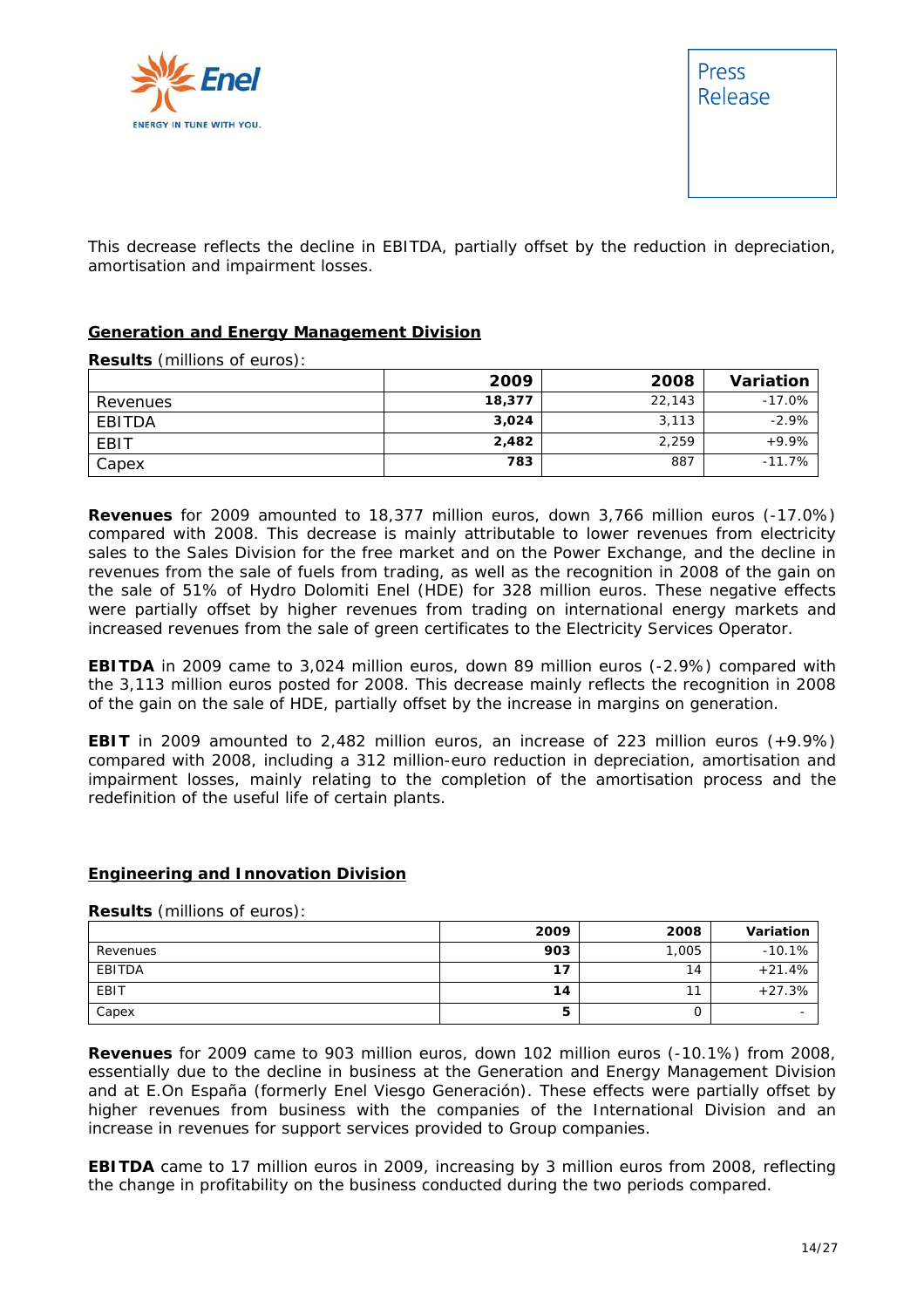

**EBIT** for 2009 totalled 14 million euros, an increase of 3 million euros, in line with EBITDA.

#### **Infrastructure and Networks Division**

**Results** (millions of euros):

|          | 2009  | 2008  | Variation |
|----------|-------|-------|-----------|
| Revenues | 7.242 | 6,537 | $+10.8%$  |
| EBITDA   | 3,986 | 3,719 | $+7.2%$   |
| EBIT     | 3,106 | 2,844 | $+9.2%$   |
| Capex    | 1,112 | 1,407 | $-21.0%$  |

**Revenues** for 2009 came to 7,242 million euros, up 705 million euros (+10.8%) over 2008. This increase is mainly related to the settlement in 2009 of prior-year items relating to the equalisation mechanism concerning electricity transport (159 million euros) and the sale (in 2002) of the electricity distribution operations in the Municipalities of Milan and Rozzano (88 million euros), as well as an increase in revenues from electricity transport (149 million euros).

**EBITDA** totalled 3,986 million euros, up 267 million euros (+7.2%) compared with 2008. This increase is mainly connected with the gain from the sale of Enel Linee Alta Tensione (295 million euros).

**EBIT** came to 3,106 million euros, up 262 million euros (+9.2%) versus 2008, after depreciation, amortisation and impairment losses of 880 million euros (875 million euros in 2008).

#### **Iberia and Latin America Division**

**Results** (millions of euros):

|             | 2009   | 2008   | Variation |
|-------------|--------|--------|-----------|
| Revenues    | 21,532 | 15,805 | $+36.2%$  |
| EBITDA      | 5,928  | 4,647  | $+27.6%$  |
| <b>EBIT</b> | 3,441  | 2,848  | $+20.8%$  |
| Capex       | 2,962  | 2,382  | $+24.3%$  |

**Revenues** for 2009 came to 21,532 million euros, up 5,727 million euros from 2008 due mainly to higher revenues in Europe (4,464 million euros) and in Latin America (1,263 million euros). This increase includes a 3,747 million euro impact from the change in the method for consolidating Endesa after Enel acquired full control of the company following the purchase of the remaining 25.01% of its share capital in June 2009.

**EBITDA** for 2009 amounted to 5,928 million euros, up 1,281 million euros (+27.6%) from 2008. The increase is largely attributable to the change in the method used to consolidate Endesa.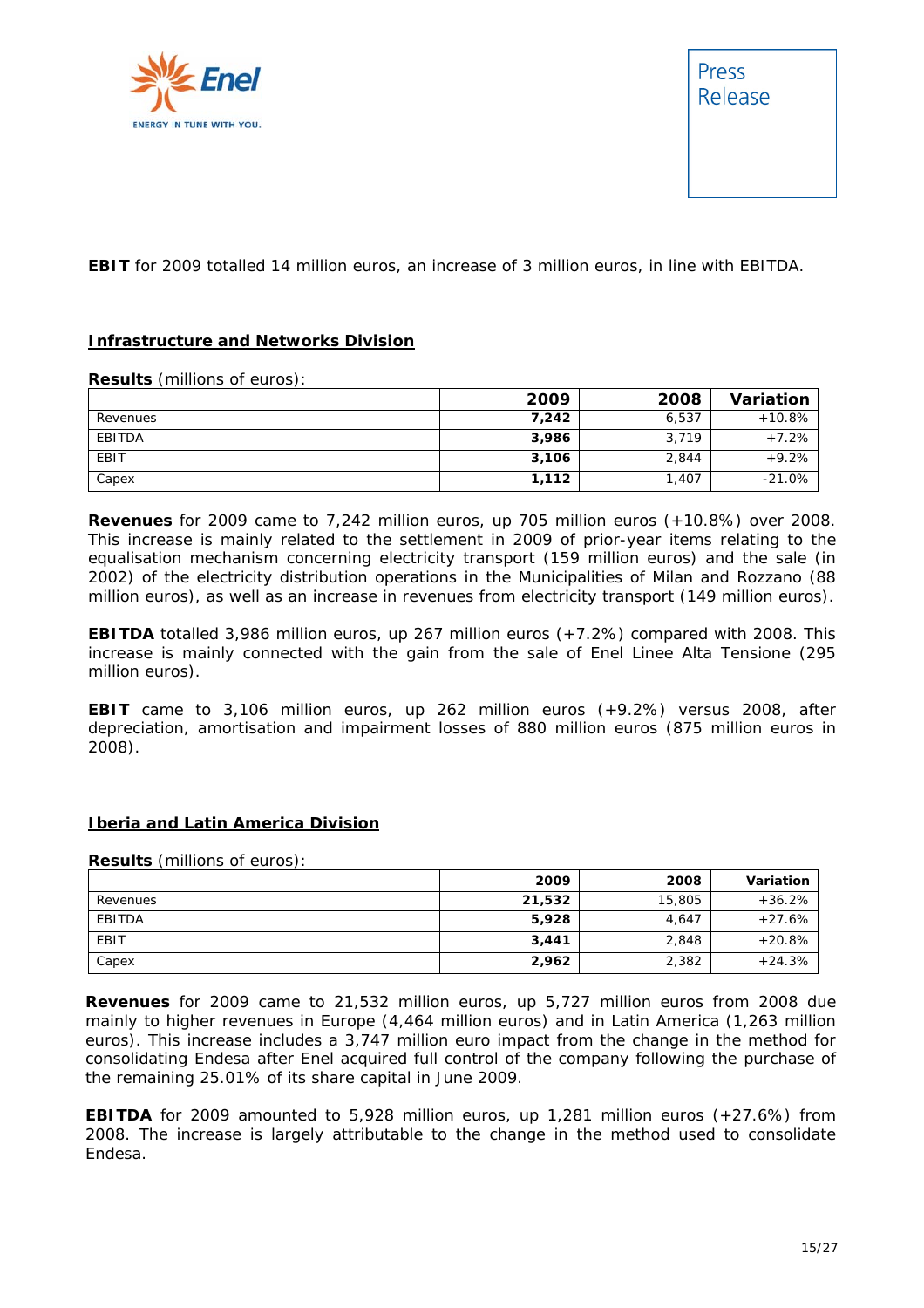

**EBIT** for 2009 came to 3,441 million euros, an increase of 593 million euros from 2008 (+20.8%), taking account of the change in the method of consolidation of Endesa.

#### **International Division**

**Results** (millions of euros):

|          | 2009  | 2008  | Variation |
|----------|-------|-------|-----------|
| Revenues | 5,540 | 4.708 | $+17.7%$  |
| EBITDA   | 1,424 | 1.044 | $+36.4%$  |
| EBIT     | 780   | 556   | $+40.3%$  |
| Capex    | 1,014 | 681   | $+48.9%$  |

**Revenues** for 2009 grew by 832 million euros (+17.7%), from 4,708 million euros to 5,540 million euros. This increase is due to growth in revenues in central Europe of 221 million euros (mainly from 113 million euros in Slovakia and 109 million euros in France), in South-Eastern Europe of 147 million euros (largely due to the different consolidation period for Enel Distributie Muntenia and Enel Energie Muntenia), and in Russia of 464 million euros, mostly in connection with the different consolidation period for Enel OGK 5.

**EBITDA** for 2009 amounted to 1,424 million euros, an increase of 380 million euros (+36.4%) versus 2008. This increase is due to the growth in margins in Central Europe of 130 million euros (of which 102 million euros in Slovakia and 28 million euros in France), in Russia for 176 million euros (mainly connected with the different consolidation period for OGK-5), and in South-Eastern Europe of 74 million euros.

**EBIT** for 2009 came to 780 million euros, an increase of 224 million euros (+40.3%) compared with the previous period, taking account of greater depreciation, amortisation and impairment losses of 156 million euros, 100 million euros of which is attributable to the changes in the scope of consolidation.

#### **Renewable Energy Division**

**Results** (millions of euros):

|          | 2009  | 2008  | Variation |
|----------|-------|-------|-----------|
| Revenues | 1,751 | 1,852 | $-5.5%$   |
| EBITDA   | 1,178 | 1,188 | $-0.8%$   |
| EBIT     | 938   | 981   | $-4.4%$   |
| Capex    | 771   | 951   | $-18.9%$  |

**Revenues** for 2009 decreased by 101 million euros (-5.5%), from 1,852 million euros to 1,751 million euros. This decline is connected with the 73 million-euro decrease in revenues (excluding the positive results achieved in managing commodity risk) in Italy, 34 million euros of lower revenues in the Americas (due to the recognition in 2009 of negative prior-year items relating to the tax partnership), partially offset by 6 million euros in higher revenues of Europe.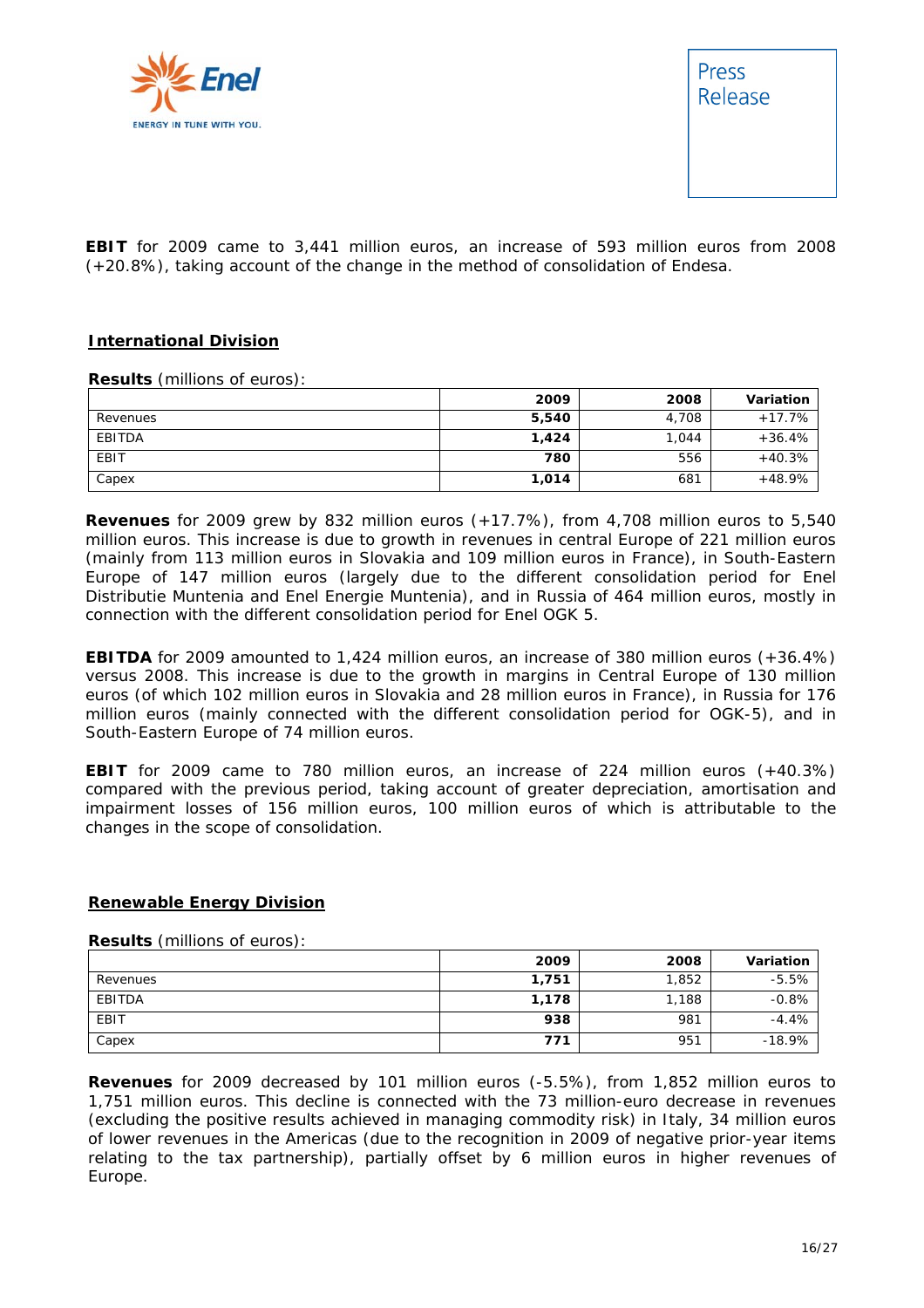



**EBITDA** for 2009 came to 1,178 million euros, down 10 million euros (-0.8%) from 2008. This decrease is attributable to the decline of 44 million euros in the margin achieved in the Americas, mainly in connection with the above mentioned prior-year items, partially offset by the increase of 34 million euros in the Italian market.

**EBIT** for 2009 came to 938 million euros, a decrease of 43 million euros (-4.4%) from 2008 including greater depreciation, amortisation and impairment losses of 33 million euros, related mainly to the start of operations at new plants.

#### **Service and Other Activities Area**

**Results** (millions of euros):

|          | 2009  | 2008  | Variation |
|----------|-------|-------|-----------|
| Revenues | 1,092 | 1,169 | $-6.6%$   |
| EBITDA   | 124   | 116   | $+6.9%$   |
| EBIT     | 23    | 27    | $-14.8%$  |
| Capex    | 92    | 109   | $-15.6%$  |

**Revenues** for 2009 came to 1,092 million euros, compared with 1,169 million euros for 2008. The decrease of 77 million euros (-6.6%), reflects lower revenues from Group companies, as well as the fall in capital gains from the disposal of investment property (16 million euros).

**EBITDA** came to 124 million euros, up 8 million euros (+6.9%) from the previous year, essentially in line with the figure for 2008.

**EBIT** for 2009 came to 23 million euros, down 4 million euros versus 2008, including greater depreciation, amortisation and impairment losses of 12 million euros.

\*\*\*\*\*

#### **ALTERNATIVE PERFORMANCE INDICATORS**

The following section describes a number of alternative performance indicators, not envisaged under the IFRS-EU accounting standards, which are used in this press release in order to facilitate the assessment of the Group's performance and financial position.

- **EBITDA:** an indicator of Enel's operating performance, calculated as "Operating income" plus "Depreciations, amortisation and impairment";
- **Net financial debt:** an indicator of Enel's financial structure, calculated as the sum of "Long-term loans", the current portion of such loans and "Short-term loans" net of "Cash and cash equivalents" and certain current and non-current financial assets (financial receivables and securities other than equity investments" included in "Current financial assets" and "Non-current financial assets";
- **Net capital employed:** calculated as the sum of "Current assets", "Non-current assets" and "Assets held for sale" net of "Current liabilities", "Non-current liabilities", with the exception of the items considered in the above definition of net financial debt;
- **Net assets held for sale:** defined as the algebraic sum of "Assets held for sale" and "Liabilities held for sale".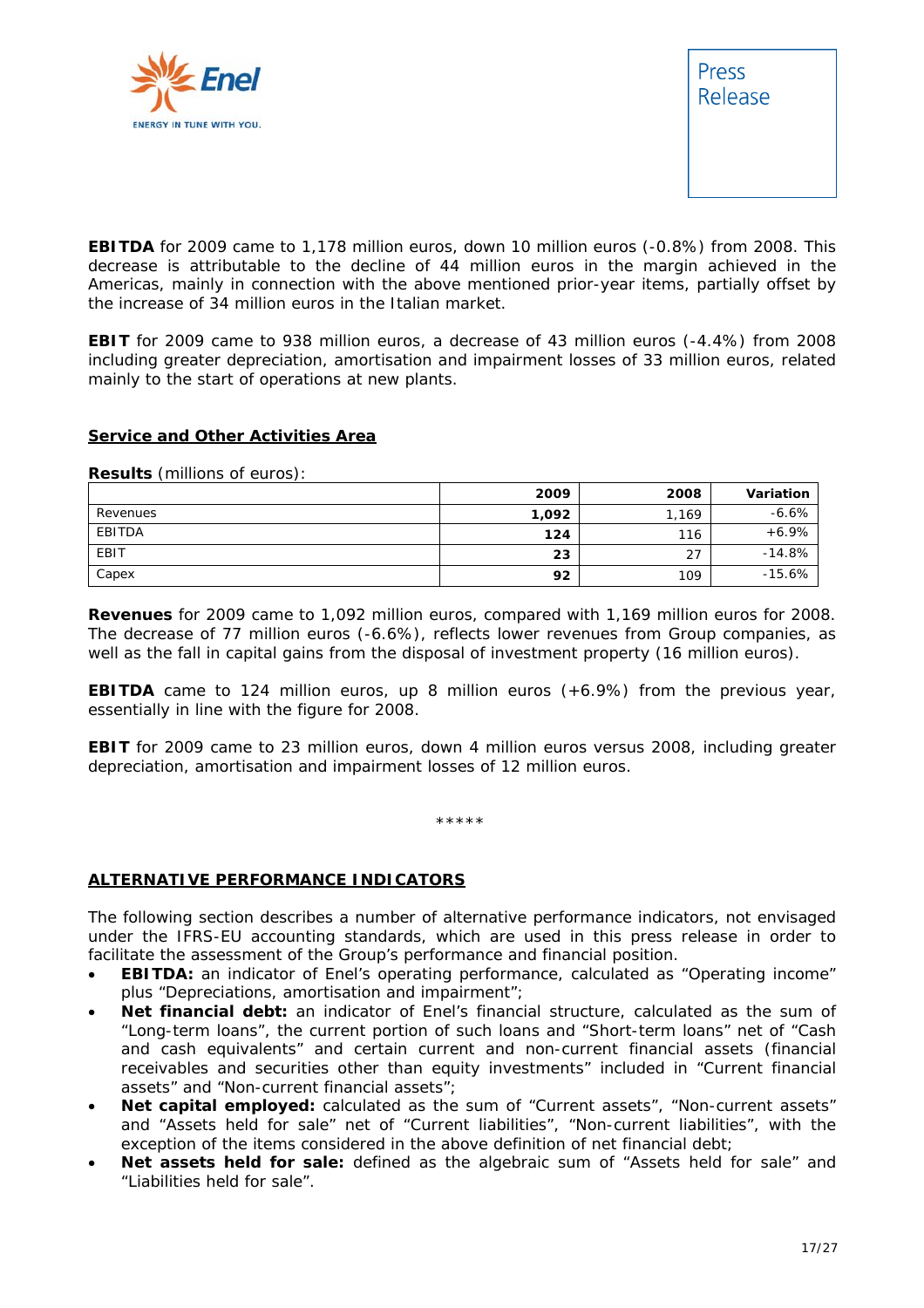

### **Consolidated Income Statement**

| Millions of euro                                                                           |            | 2009     |                                        | 2008     |                                     |
|--------------------------------------------------------------------------------------------|------------|----------|----------------------------------------|----------|-------------------------------------|
|                                                                                            |            |          | of which<br>with<br>related<br>parties |          | of which<br>with related<br>parties |
| <b>Revenues</b>                                                                            |            |          |                                        |          |                                     |
| Revenues from sales and services                                                           |            | 62,171   | 8,481                                  | 59,577   | 11,749                              |
| Other revenues                                                                             |            | 1,864    | 374                                    | 1,607    | 16                                  |
|                                                                                            | [Subtotal] | 64,035   | 8,855                                  | 61,184   | 11,765                              |
| Costs                                                                                      |            |          |                                        |          |                                     |
| Raw materials and consumables                                                              |            | 32,638   | 13,757                                 | 35,695   | 17,310                              |
| Services                                                                                   |            | 10,004   | 625                                    | 6,638    | 1,792                               |
| Personnel                                                                                  |            | 4,908    |                                        | 4,049    |                                     |
| Depreciation, amortization and impairment losses                                           |            | 5,289    |                                        | 4,777    |                                     |
| Other operating expenses                                                                   |            | 2,298    | 263                                    | 1,714    | 24                                  |
| Capitalized costs                                                                          |            | (1, 593) |                                        | (1, 250) |                                     |
|                                                                                            | [Subtotal] | 53,544   | 14,645                                 | 51,623   | 19,126                              |
| Net income/(charges) from commodity risk management                                        |            | 264      | (25)                                   | (20)     | (23)                                |
| <b>Operating income</b>                                                                    |            | 10,755   |                                        | 9,541    |                                     |
| Financial income                                                                           |            | 3,593    | 17                                     | 2,596    | 16                                  |
| Financial expense                                                                          |            | 5,334    |                                        | 5,806    |                                     |
| Share of income/(expense) from equity investments accounted<br>for using the equity method |            | 54       |                                        | 48       |                                     |
| Income before taxes                                                                        |            | 9,068    |                                        | 6,379    |                                     |
| Income taxes                                                                               |            | 2,520    |                                        | 585      |                                     |
| Net income from continuing operations                                                      |            | 6,548    |                                        | 5,794    |                                     |
| Net income from discontinued operations                                                    |            | (158)    |                                        | 240      | (44)                                |
| Net income for the year (shareholders of the Parent<br>Company and minority interests)     |            | 6,390    |                                        | 6,034    |                                     |
| Attributable to minority interests                                                         |            | 995      |                                        | 741      |                                     |
| Attributable to shareholders of the Parent Company                                         |            | 5,395    |                                        | 5,293    |                                     |
| Earnings per share (euro)                                                                  |            | 0.57     |                                        | 0.56     |                                     |
| Diluted earnings per share (euro) (1)                                                      |            | 0.57     |                                        | 0.56     |                                     |
| Earnings from continuing operations per share                                              |            | 0.59     |                                        | 0.54     |                                     |
| Diluted earnings from continuing operations per share (1)                                  |            | 0.59     |                                        | 0.54     |                                     |
| Earnings from discontinued operations per share                                            |            | (0.02)   |                                        | 0.02     |                                     |
| Diluted earnings from discontinued operations per share (1)                                |            | (0.02)   |                                        | 0.02     |                                     |

(1) Calculated on the basis of the average number of ordinary shares in the year, taking account of the dividend accrual date for the shares issued following the capital increase carried out in July 2009 (9,403,357,795 number of new shares issued) adjusted for the diluting effect of outstanding stock options (0 in both years). As established by IAS 33.64, the 2008 data are calculated using the same number of shares. Earnings per share and diluted earnings per share, calculated taking account of options exercised to date, have not changed with respect to those calculated using the above methodology.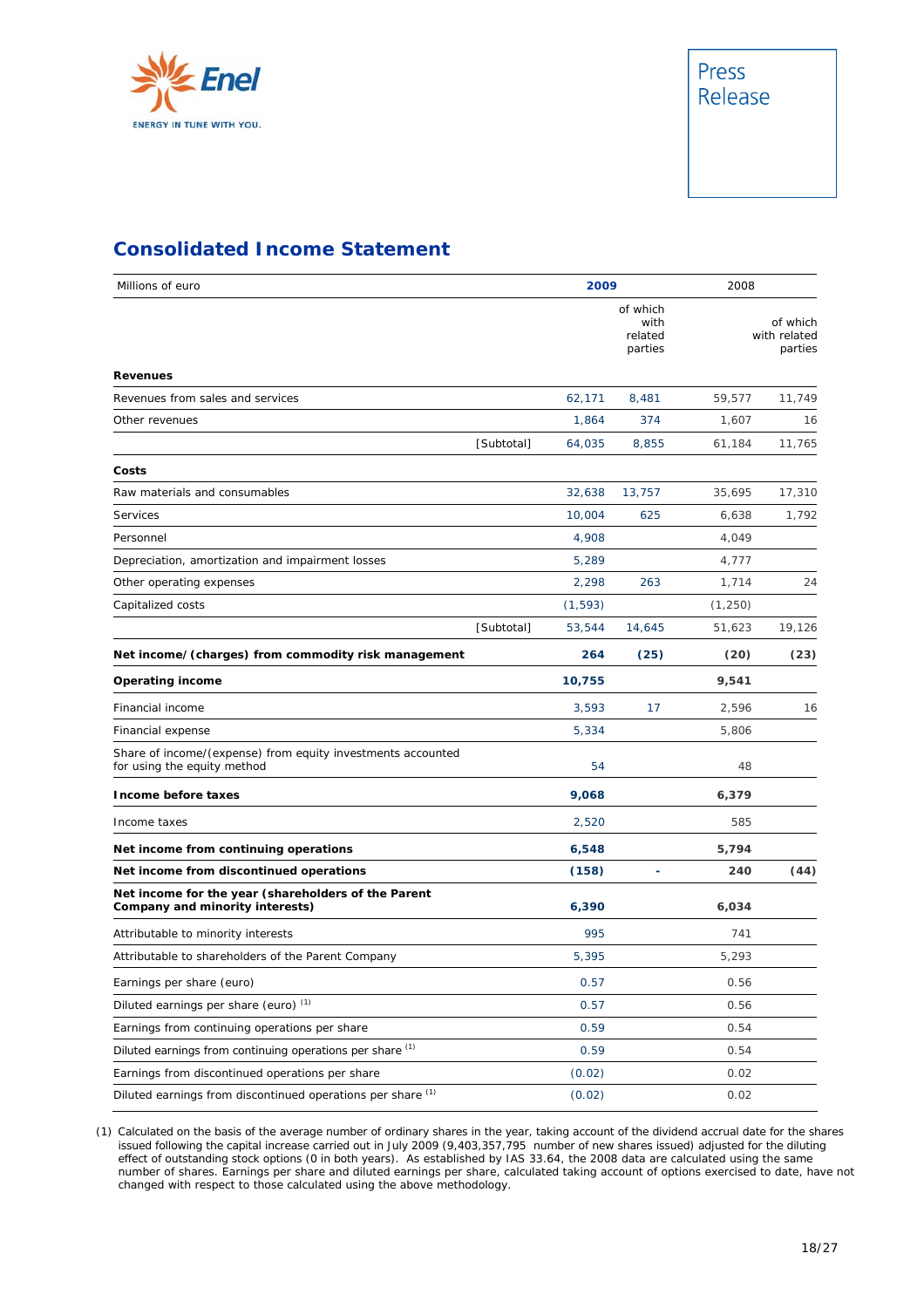

# **Statement of comprehensive income**

| Millions of euro                                                                    |       |          |
|-------------------------------------------------------------------------------------|-------|----------|
|                                                                                     | 2009  | 2008     |
| Net income for the year                                                             | 6,390 | 6,034    |
| Other comprehensive income:                                                         |       |          |
| - Effective portion of change in the fair value of cash flow hedges                 | (882) | (308)    |
| - Income recognized in equity by companies accounted for using the<br>equity method | 8     |          |
| - Change in the fair value of financial investments available for sale              | 198   | (80)     |
| - Exchange rate differences                                                         | 1,371 | (1, 869) |
| Net Income (loss) recognized in equity                                              | 695   | (2, 257) |
| Comprehensive income for the year                                                   | 7,085 | 3,777    |
| Attributable to:                                                                    |       |          |
| - shareholders of the Parent Company                                                | 5,257 | 3,891    |
| - minority interests                                                                | 1,828 | (114)    |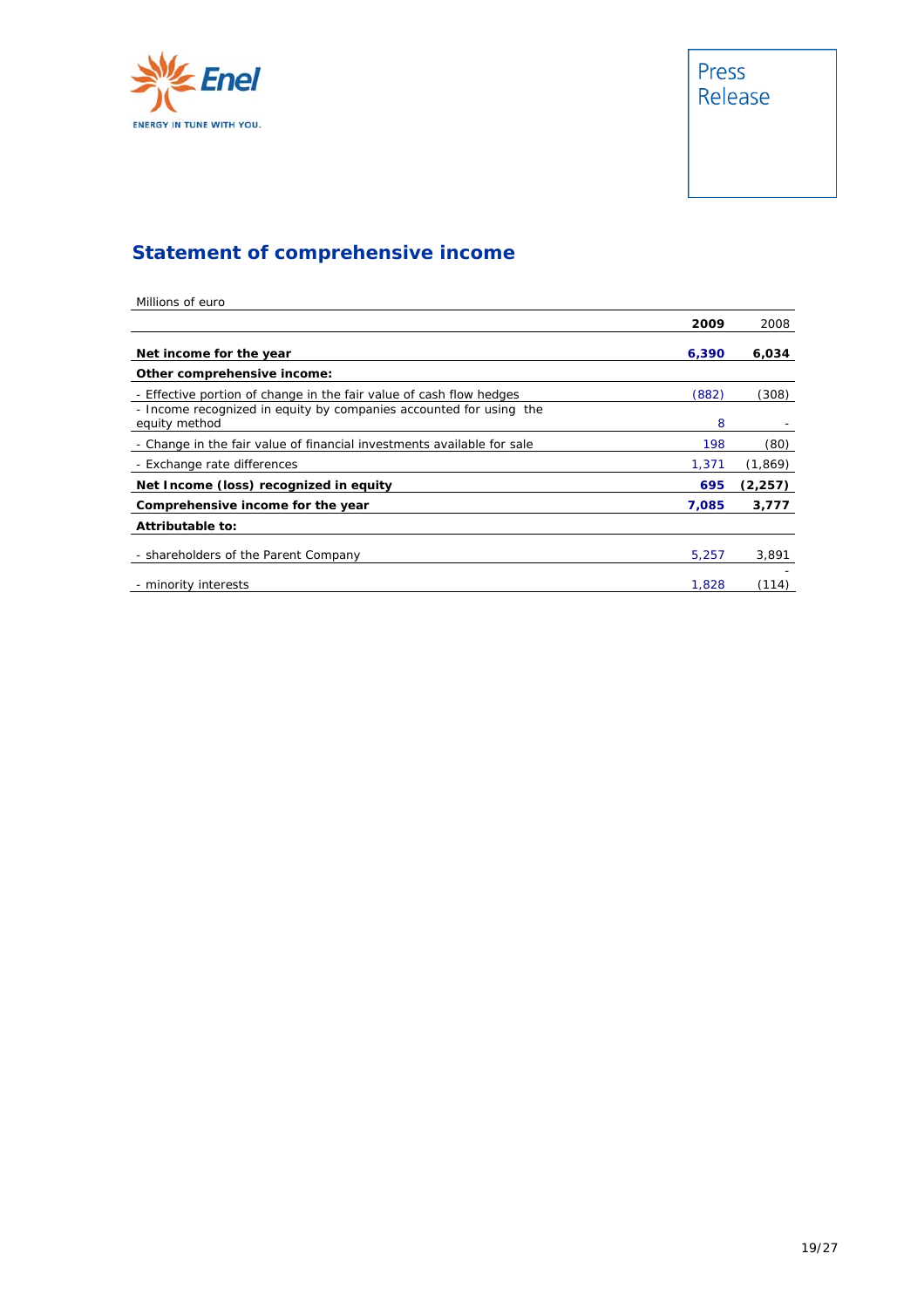

### **Consolidated balance sheet**

Millions of euro **ASSETS at December 31, 2009** at December 31, 2008 *of which with related parties of which with related parties* **Non-current assets**  Property, plant and equipment 19, 100 61,524 Investment property 295 462 Intangible assets 34,403 25,779 Deferred tax assets 6,238 5,881 Equity investments accounted for using the equity method and the contract of the 1,029 397 Non-current financial assets  $(1)$  8,954 8,954 4,338 Other non-current assets 1,937 and 1,937 and 1,937 and 1,937 and 1,937 and 1,937 and 1,937 and 1,937 and 1,937 *[Total]* **130,995 100,318 Current assets**  Inventories 2,500 2,182 Trade receivables 13,010 *1,491* 12,378 *2,045* Tax receivables and the set of the set of the set of the set of the set of the set of the set of the set of the set of the set of the set of the set of the set of the set of the set of the set of the set of the set of the Current financial assets  $^{(2)}$   $4.186$   $3.255$ Cash and cash equivalents **4,170** 5,106 Other current assets 3,490 **19 3,478**  *[Total]* **28,890 27,638 Assets held for sale 572 5,251 TOTAL ASSETS 160,457 133,207**

(1) Of which long-term financial receivables for 7,936 millions of euro at December 31, 2009 (2,835 millions of euro at December 31, 2008) and other securities for 108 millions of euro at December 31, 2009 (56 millions of euro at December 31, 2008).

(2) Of which current portion of long-term financial receivables, short-term financial receivables and other securities at December 31, 2009 for 767 millions of euro (524 millions of euro at December 31, 2008), 2,353 millions of euro (1,061 millions of euro at December 31, 2008) and 97 millions of euro (73 millions of euro at December 31, 2008).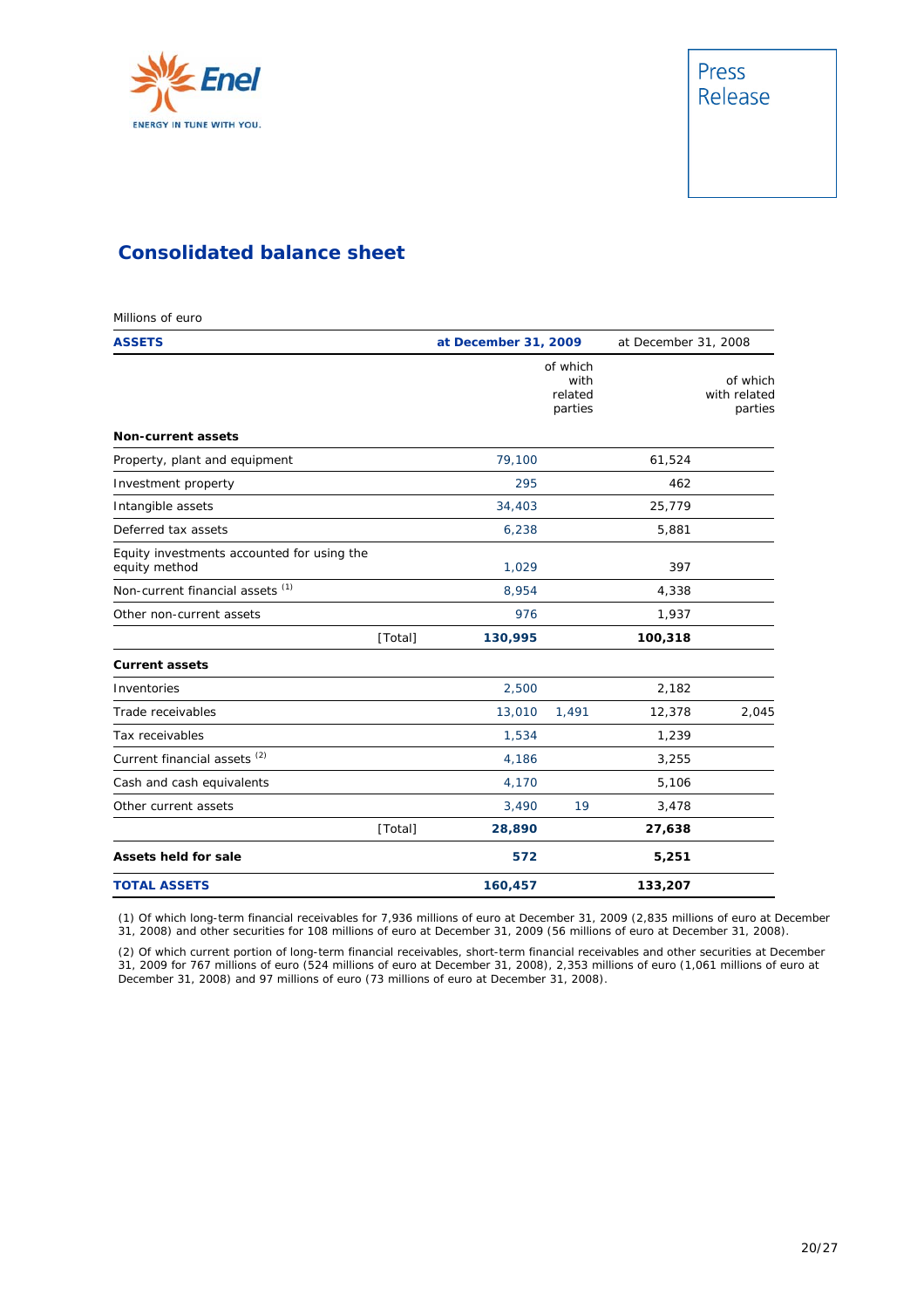

#### Millions of euro

| <b>LIABILITIES AND SHAREHOLDERS' EQUITY</b>                      |         |         |                                        | at December 31, 2009 at December 31, 2008 |                                        |  |
|------------------------------------------------------------------|---------|---------|----------------------------------------|-------------------------------------------|----------------------------------------|--|
|                                                                  |         |         | of which<br>with<br>related<br>parties |                                           | of which<br>with<br>related<br>parties |  |
| Equity attributable to the shareholders<br>of the Parent Company |         |         |                                        |                                           |                                        |  |
| Share capital                                                    |         | 9,403   |                                        | 6,186                                     |                                        |  |
| Other reserves                                                   |         | 7,888   |                                        | 3,329                                     |                                        |  |
| Retained earnings (losses carried forward)                       |         | 10,759  |                                        | 6,827                                     |                                        |  |
| Net income for the year (1)                                      |         | 4,455   |                                        | 4,056                                     |                                        |  |
|                                                                  | [Total] | 32,505  |                                        | 20,398                                    |                                        |  |
| Equity attributable to minority interests                        |         | 11,848  |                                        | 5,897                                     |                                        |  |
| <b>TOTAL SHAREHOLDERS' EQUITY</b>                                |         | 44,353  |                                        | 26,295                                    |                                        |  |
| <b>Non-current liabilities</b>                                   |         |         |                                        |                                           |                                        |  |
| Long-term loans                                                  |         | 55,850  |                                        | 51,045                                    |                                        |  |
| Post-employment and other employee benefits                      |         | 3,110   |                                        | 2,910                                     |                                        |  |
| Provisions for risks and charges                                 |         | 8,846   |                                        | 6,922                                     |                                        |  |
| Deferred tax liabilities                                         |         | 10,245  |                                        | 6,880                                     |                                        |  |
| Non-current financial liabilities                                |         | 2,964   |                                        | 3,113                                     |                                        |  |
| Other non-current liabilities                                    |         | 1,829   |                                        | 3,431                                     |                                        |  |
|                                                                  | [Total] | 82,844  |                                        | 74,301                                    |                                        |  |
| <b>Current liabilities</b>                                       |         |         |                                        |                                           |                                        |  |
| Short-term loans                                                 |         | 7,542   |                                        | 5,467                                     |                                        |  |
| Current portion of long-term loans                               |         | 2,909   |                                        | 3,110                                     |                                        |  |
| Trade payables                                                   |         | 11,174  | 2,841                                  | 10,600                                    | 3,765                                  |  |
| Income tax payable                                               |         | 1,482   |                                        | 1,991                                     |                                        |  |
| Current financial liabilities                                    |         | 1,784   |                                        | 2,454                                     |                                        |  |
| Other current liabilities                                        |         | 8,145   | 15                                     | 7,198                                     | 8                                      |  |
|                                                                  | [Total] | 33,036  |                                        | 30,820                                    |                                        |  |
| Liabilities held for sale                                        |         | 224     |                                        | 1,791                                     |                                        |  |
| <b>TOTAL LIABILITIES</b>                                         |         | 116,104 |                                        | 106,912                                   |                                        |  |
| TOTAL LIABILITIES AND SHAREHOLDERS' EQUITY                       |         | 160,457 |                                        | 133,207                                   |                                        |  |

(1) Net income is reported net of the interim dividend (940 millions of euro in 2009 and 1,237 millions of euro in 2008)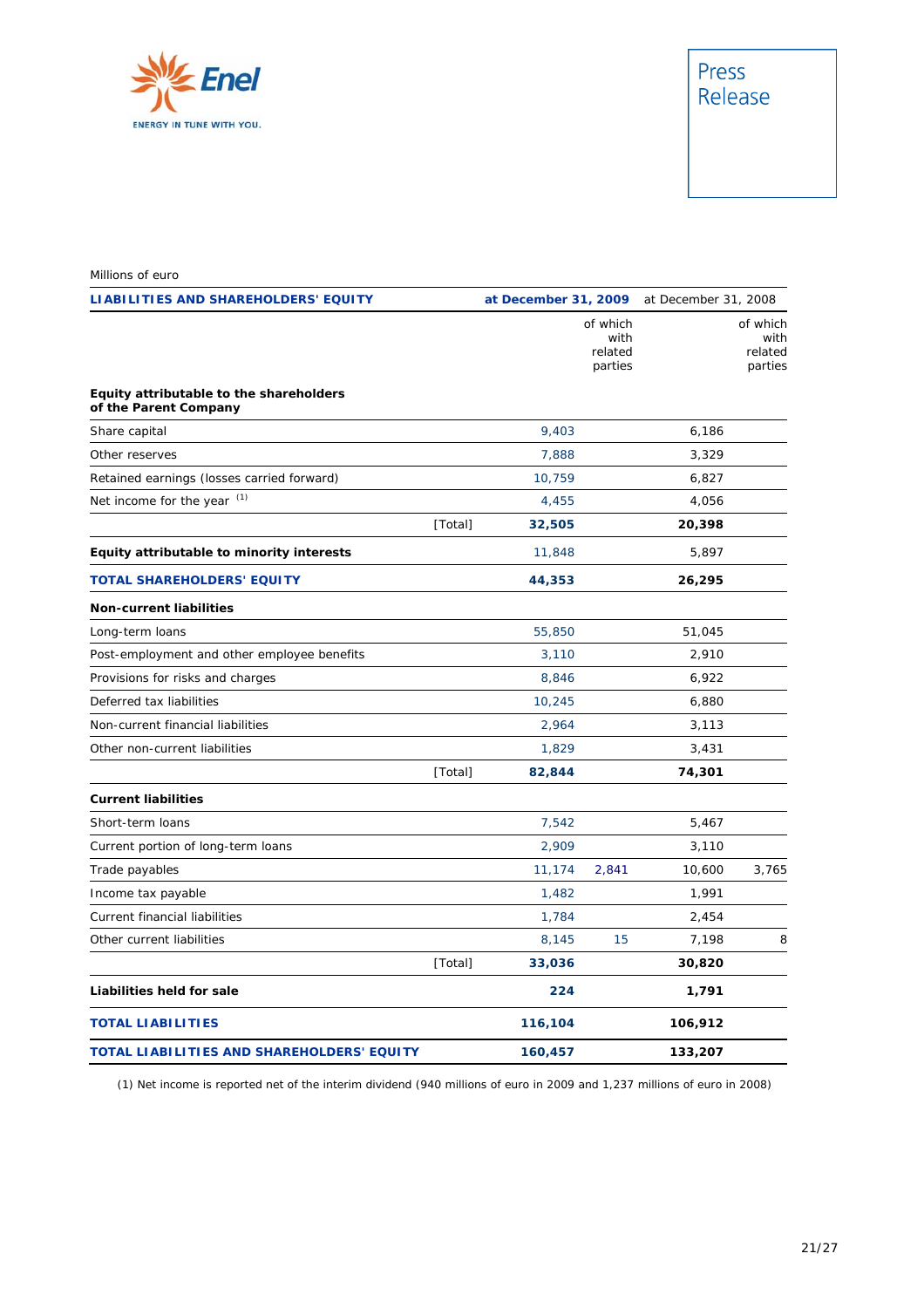

### **Consolidated Statement of Cash Flows**

| Millions of euro                                                                    | 2009      |                                        | 2008         |       |
|-------------------------------------------------------------------------------------|-----------|----------------------------------------|--------------|-------|
|                                                                                     |           | of which<br>with<br>related<br>parties |              |       |
| Income for the year (shareholders of the Parent Company and minority interests)     | 6,390     |                                        | 6,034        |       |
| <b>Adjustments for:</b>                                                             |           |                                        |              |       |
| Amortization and impairment losses of intangible assets                             | 536       |                                        | 442          |       |
| Depreciation and impairment losses of property, plant and equipment                 | 4,265     |                                        | 3,739        |       |
| Exchange rate gains and losses (including cash and cash equivalents)                | (18)      |                                        | (174)        |       |
| Provisions                                                                          | 1,916     |                                        | 1,216        |       |
| Financial (income)/expense                                                          | 2,067     |                                        | 2,828        |       |
| Income taxes                                                                        | 2,494     |                                        | 712          |       |
| (Gains)/Losses and other non-monetary items                                         | (529)     |                                        | 12           |       |
| Cash flow from operating activities before changes in net current assets            | 17,121    |                                        | 14,809       |       |
| Increase/(Decrease) in provisions                                                   | (1, 382)  |                                        | (1, 180)     |       |
| (Increase)/Decrease in inventories                                                  | 66        |                                        | (251)        |       |
| (Increase)/Decrease in trade receivables                                            | 80        | 554                                    | (425)        | 518   |
| (Increase)/Decrease in financial and non-financial assets/liabilities               | 768       | (12)                                   | 2,409        | (75)  |
| Increase/(Decrease) in trade payables                                               | (1,099)   | (924)                                  | 730          | (225) |
| Interest income and other financial income collected                                | 1,050     | 17                                     | 1,298        | 16    |
| Interest expense and other financial expense paid                                   | (3,926)   |                                        | (4, 453)     |       |
| Taxes paid                                                                          | (3, 752)  |                                        | (2, 427)     |       |
| Cash flows from operating activities (a)                                            | 8,926     |                                        | 10,510       |       |
| - of which discontinued operations                                                  | (210)     |                                        | (387)        |       |
| Investments in property, plant and equipment                                        | (6, 591)  |                                        | (7,059)      |       |
| Investments in intangible assets                                                    | (409)     |                                        | (338)        |       |
| Investments in entities (or business units) less cash and cash equivalents acquired | (9, 548)  |                                        | (1,627)      |       |
| Disposals of entities (or business units) less cash and cash equivalents sold       | 3,712     |                                        | 6,926        |       |
| (Increase)/Decrease in other investing activities                                   | 160       |                                        | (42)         |       |
| Cash flows from investing/disinvesting activities (b)                               | (12,676)  |                                        | (2, 140)     |       |
| - of which discontinued operations                                                  | (60)      |                                        | (113)        |       |
| Financial debt (new long-term borrowing)                                            | 21,990    |                                        | 4,788        |       |
| Financial debt (repayments and other changes)                                       | (24, 180) |                                        | (5, 916)     |       |
| Dividends paid                                                                      | (3, 135)  |                                        | (3, 401)     |       |
| Increase in share capital and reserves                                              | 7,991     |                                        | 12           |       |
| Capital increases paid by minority interests                                        | 3         |                                        | 7            |       |
| Cash flows from financing activities (c)                                            | 2,669     |                                        | (4, 510)     |       |
| - of which discontinued operations                                                  | 273       |                                        | 500          |       |
| Impact of exchange rate fluctuations on cash and cash equivalents (d)               | 159       |                                        | (112)        |       |
| Increase/(Decrease) in cash and cash equivalents $(a+b+c+d)$                        | (922)     |                                        | 3,748        |       |
| - of which discontinued operations                                                  | 3         |                                        |              |       |
| Cash and cash equivalents at beginning of the period                                | 5,211     |                                        | 1,463        |       |
| - of which discontinued operations                                                  | 1         |                                        | $\mathbf{1}$ |       |
| Cash and cash equivalents at the end of the period (1) (2)                          | 4,289     |                                        | 5,211        |       |
| - of which discontinued operations <sup>(3)</sup>                                   |           |                                        |              |       |

(1) Of which short-term securities equal to 97 millions of euro at December 31, 2009 (73 millions of euro at December 31, 2008).

(2) Of which cash and cash equivalents pertaining to assets held for sale in the amount of 22 millions of euro at December 31, 2009 (32 millions of euro at December 31, 2008).

(3) Cash and cash equivalents pertaining to assets held for sale, equal to 4 millions of euro at the date of transfer, have been considered as a reduction of cash flow from investing/disinvesting activities related to the same transfer.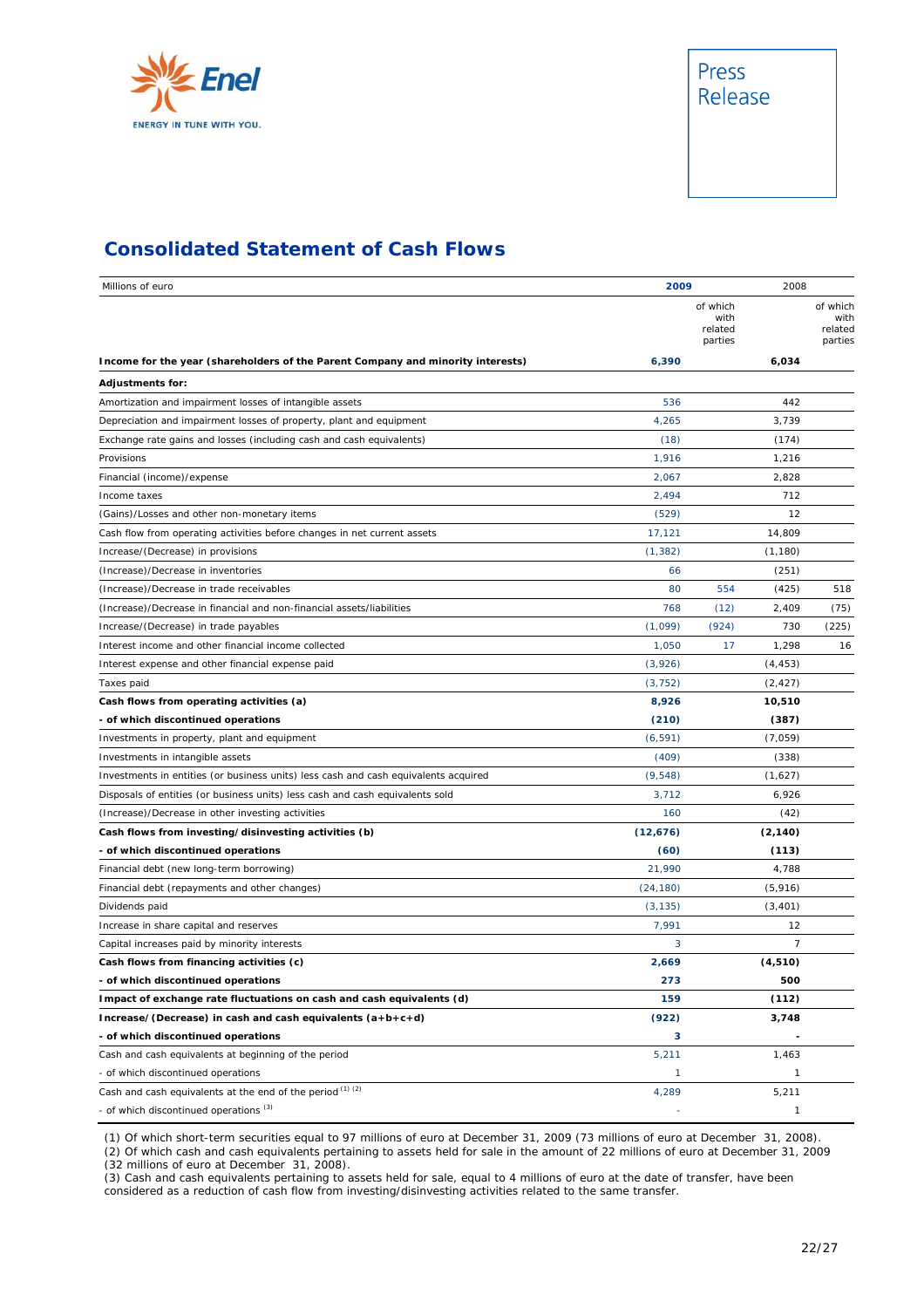

## **Enel SpA - Income Statement**

Millions of euro

|                                                  |             | 2009<br>of which with<br>related parties |                | 2008 restated <sup>(1)</sup><br>of which with<br>related parties |                             |
|--------------------------------------------------|-------------|------------------------------------------|----------------|------------------------------------------------------------------|-----------------------------|
|                                                  |             |                                          |                |                                                                  |                             |
| Revenues                                         |             |                                          |                |                                                                  |                             |
| Revenues from sales and services                 |             | 693                                      | 692            | 709                                                              | 709                         |
| Other revenues                                   |             | 13                                       | 11             | 25                                                               | 13                          |
|                                                  | (Sub Total) | 706                                      |                | 734                                                              |                             |
| Costs                                            |             |                                          |                |                                                                  |                             |
| Electricity purchases and consumables            |             | 317                                      | 21             | 349                                                              | 16                          |
| Services, leases and rentals                     |             | 308                                      | 76             | 288                                                              | 92                          |
| Personnel                                        |             | 97                                       |                | 105                                                              | $\mathcal{L}_{\mathcal{L}}$ |
| Depreciation, amortization and impairment losses |             | 9                                        |                | 15                                                               |                             |
| Other operating expenses                         |             | 11                                       | $\overline{2}$ | 53                                                               | 8                           |
|                                                  | (Sub Total) | 742                                      |                | 810                                                              |                             |
| Operating income                                 |             | (36)                                     |                | (76)                                                             |                             |
| Income from equity investments                   |             | 4,482                                    | 4,482          | 3,187                                                            | 3,187                       |
| Financial income                                 |             | 2,511                                    | 2,008          | 4,062                                                            | 2,235                       |
| Financial expense                                |             | 3,793                                    | 824            | 4,530                                                            | 2,054                       |
|                                                  | (Sub Total) | 3,200                                    |                | 2,719                                                            |                             |
| Income before taxes                              |             | 3,164                                    |                | 2,643                                                            |                             |
| Income taxes                                     |             | (296)                                    |                | (101)                                                            |                             |
| <b>NET INCOME FOR THE YEAR</b>                   |             | 3,460                                    |                | 2,744                                                            |                             |

(1): See note 1 in the Balance sheet of Enel SpA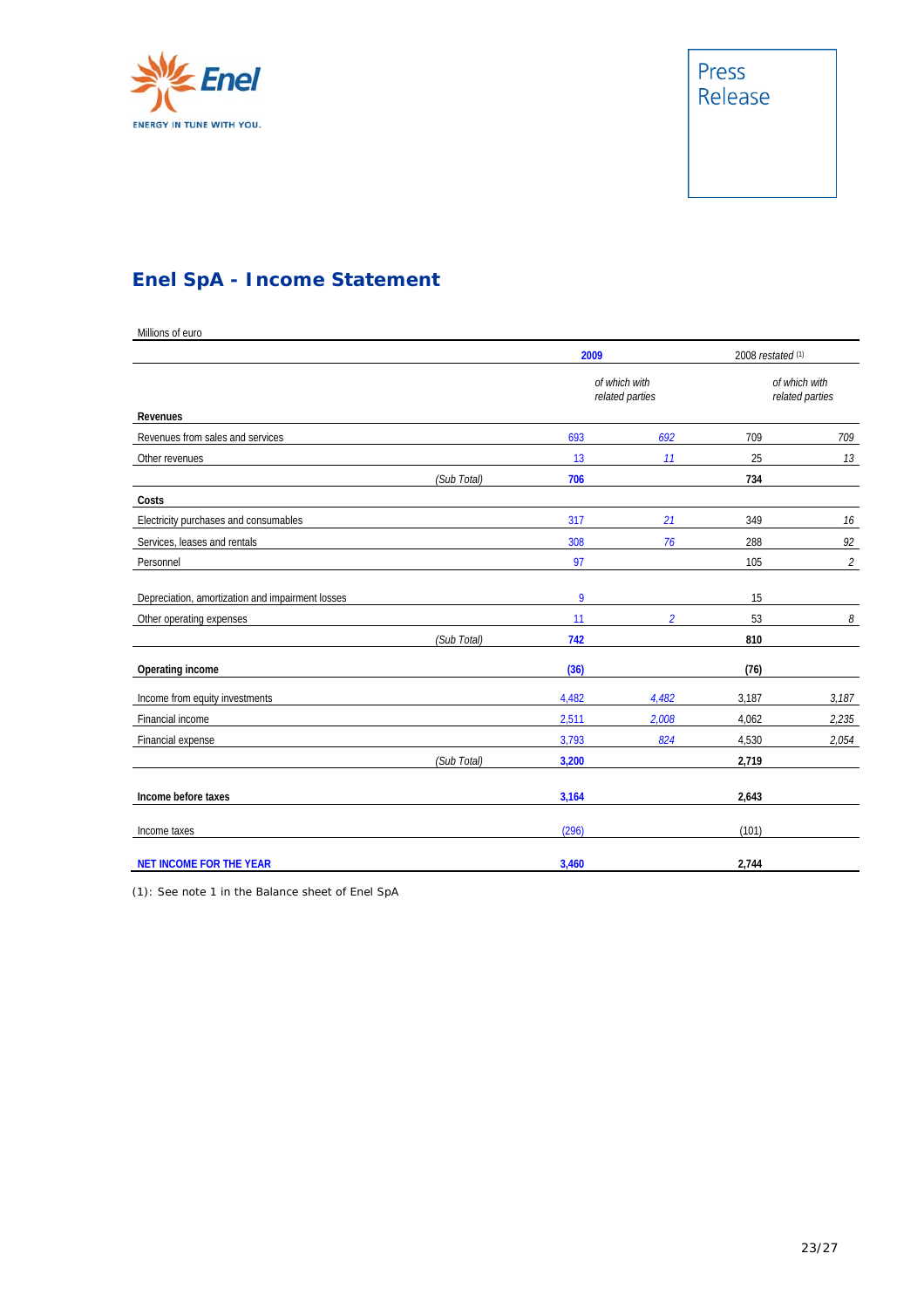

## **Enel SpA - Statement of comprehensive income for the year**

| Millions of euro                                      |       |                     |  |
|-------------------------------------------------------|-------|---------------------|--|
|                                                       | 2009  | 2008 restated $(1)$ |  |
| Net income for the year                               | 3,460 | 2,744               |  |
| Other components of comprehensive income:             |       |                     |  |
| Effective portion of change in the fair value of cash |       |                     |  |
| flow hedges                                           | (50)  | (277)               |  |
| Change in the fair value of financial investments     |       |                     |  |
| available for sale                                    | 66    | (40)                |  |
| Income (loss) recognized directly in equity           | 16    | (317)               |  |
|                                                       |       |                     |  |
| <b>MPREHENSIVE INCOME FOR THE YEAR</b>                | 3.476 | 2.427               |  |

(1): See note 1 in the Balance sheet of Enel SpA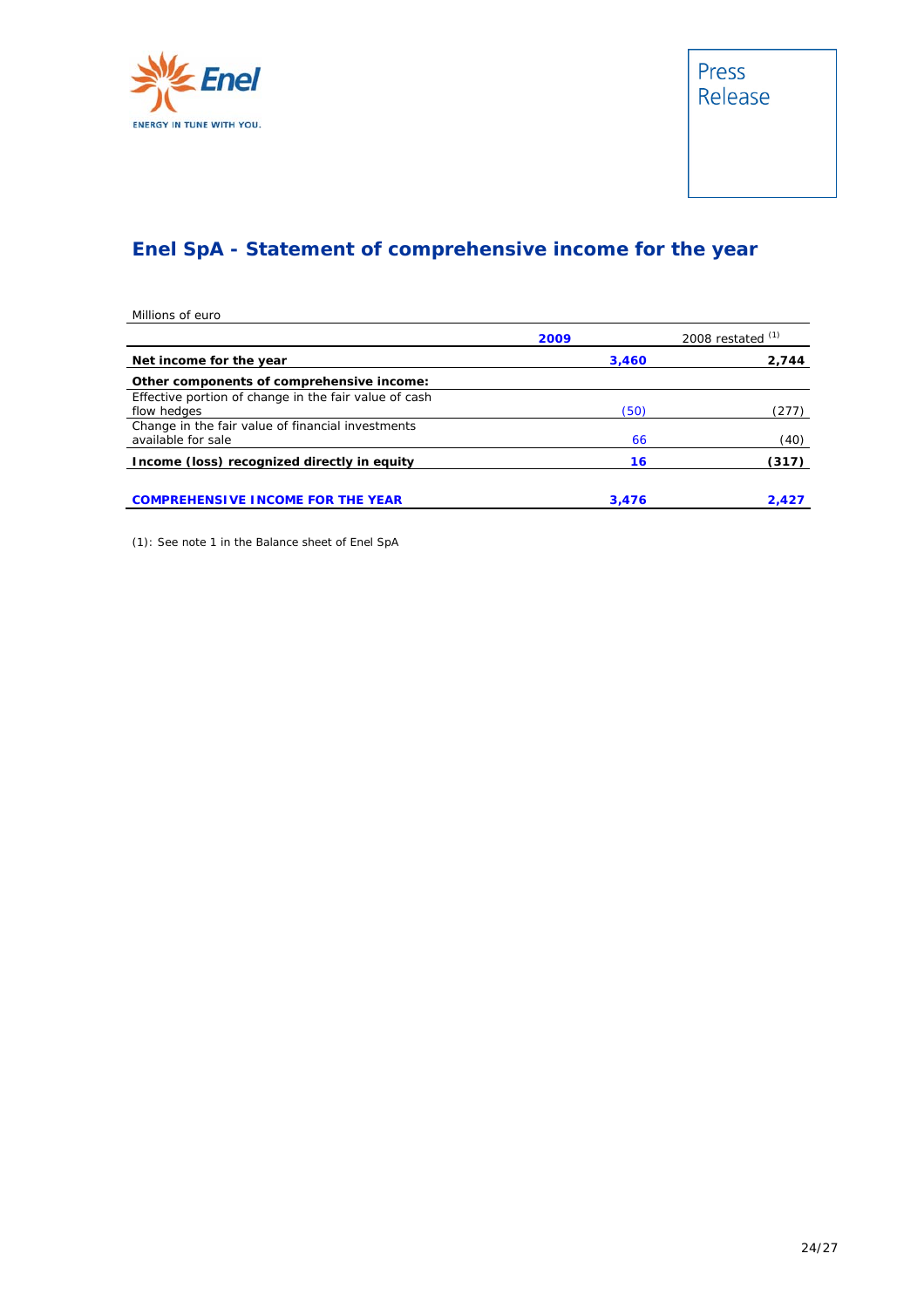

### **Enel SpA - Balance sheet(1)**

| Millions of euro                                         |         |                  |                                        |                              |                                        |        |                                        |
|----------------------------------------------------------|---------|------------------|----------------------------------------|------------------------------|----------------------------------------|--------|----------------------------------------|
| <b>ASSETS</b>                                            |         | at Dec. 31, 2009 |                                        | at Dec. 31, 2008<br>restated |                                        |        | at Jan. 1, 2008 restated               |
|                                                          |         |                  | of which<br>with<br>related<br>parties |                              | of which<br>with<br>related<br>parties |        | of which<br>with<br>related<br>parties |
| <b>Non-current assets</b>                                |         |                  |                                        |                              |                                        |        |                                        |
| Property, plant and equipment                            |         | 6                |                                        | $\overline{7}$               |                                        | 8      |                                        |
| Intangible assets                                        |         | 14               |                                        | 17                           |                                        | 17     |                                        |
| Deferred tax assets                                      |         | 322              |                                        | 305                          |                                        | 107    |                                        |
| Equity investments                                       |         | 35,957           |                                        | 23,707                       |                                        | 21,662 |                                        |
| Non-current financial assets <sup>(2)</sup>              |         | 1,320            | 954                                    | 1,195                        | 349                                    | 735    | 566                                    |
| Other non-current assets                                 |         | 276              | 234                                    | 246                          | 246                                    | 261    | 257                                    |
|                                                          | (Total) | 37,895           |                                        | 25,477                       |                                        | 22,790 |                                        |
| <b>Current assets</b>                                    |         |                  |                                        |                              |                                        |        |                                        |
| Trade receivables                                        |         | 516              | 506                                    | 484                          | 478                                    | 484    | 480                                    |
| Income tax receivables                                   |         | 309              |                                        | 78                           |                                        | 279    |                                        |
| Current financial assets <sup>(3)</sup>                  |         | 20,609           | 19,626                                 | 36,683                       | 36,293                                 | 36,580 | 35,479                                 |
| Cash and cash equivalents                                |         | 995              |                                        | 614                          |                                        | 10     |                                        |
| Other current assets                                     |         | 555              | 398                                    | 426                          | 324                                    | 629    | 310                                    |
|                                                          | (Total) | 22,984           |                                        | 38,285                       |                                        | 37,982 |                                        |
| <b>Non-current assets</b><br>classified as held for sale |         | 9                |                                        |                              |                                        |        |                                        |
| <b>TOTAL ASSETS</b>                                      |         | 60,888           |                                        | 63,762                       |                                        | 60,772 |                                        |

(1) The application on a retrospective basis of IFRIC 11 and Improvement to IAS 1, endorsed by European Union during 2009, gave rise to adjustments or reclassification in a number of items of the financial statements for the year ended December 31, 2008, as well as to the opening balances of the balance sheet for 2008 year. Accordingly, the income statement, the statement of comprehensive income, the balance sheet and the statement of cash flows related to these periods have been restated for comparative purposes only to take account of such adjustments and reclassifications.

(2) Of which long-term financial receivables for € 346 million at December 31, 2009 (€ 238 million at December 31, 2008 and € 482 million at January 1, 2008).

(3) Of which short-term financial receivables for € 19,895 million at December 31, 2009 (€ 34,519 million at December 31, 2008 and 35,446 million at January 1, 2008).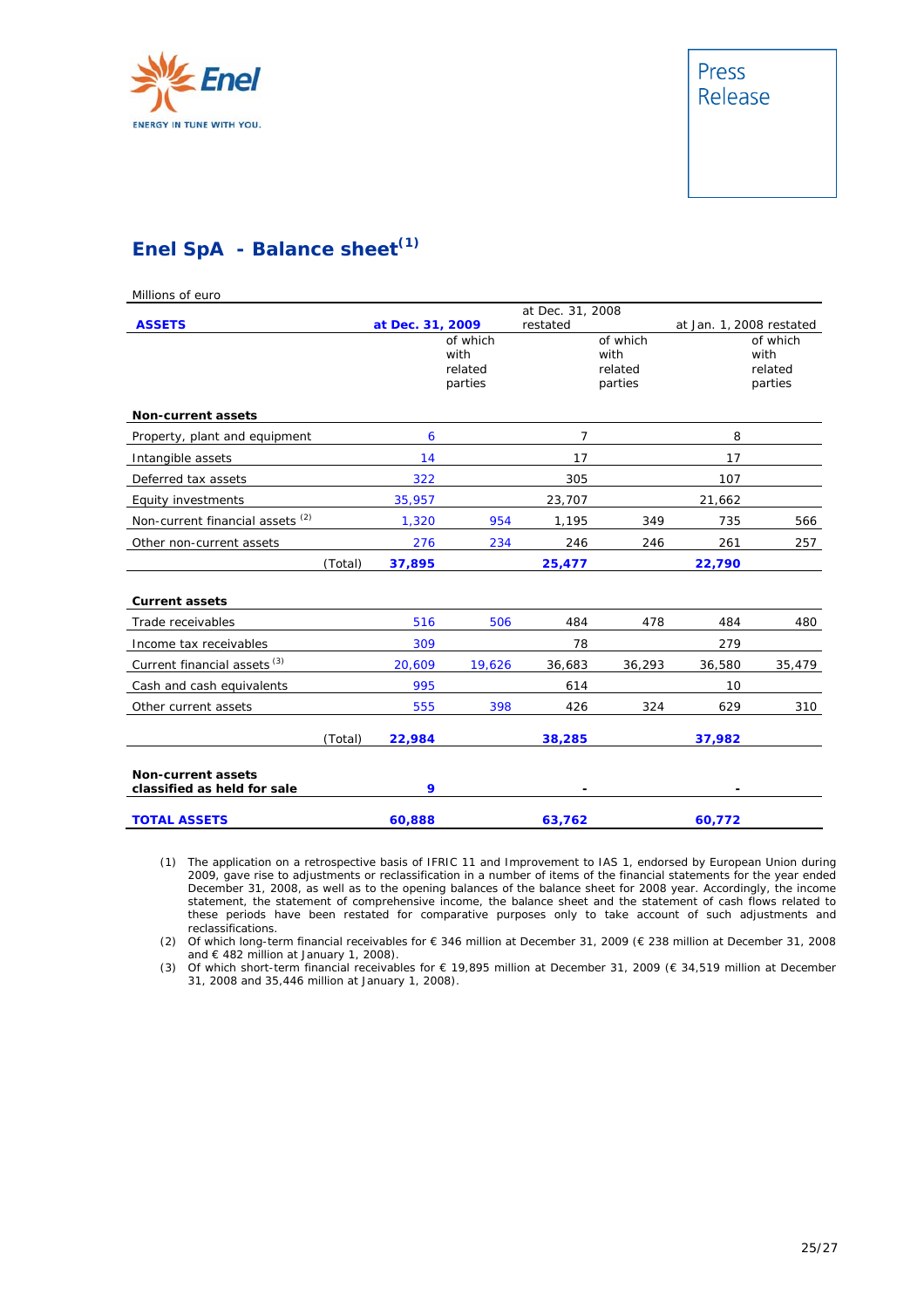

#### Millions of euro

| <b>LIABILITIES AND</b><br><b>SHAREHOLDERS' EQUITY</b>       |                | at Dec. 31, 2009 |                                        | at Dec. 31, 2008<br>restated |                                        |        | at Jan. 1, 2008 restated               |
|-------------------------------------------------------------|----------------|------------------|----------------------------------------|------------------------------|----------------------------------------|--------|----------------------------------------|
|                                                             |                |                  | of which<br>with<br>related<br>nartiac |                              | of which<br>with<br>related<br>nartiac |        | of which<br>with<br>related<br>nartiac |
| Shareholders' equity                                        |                |                  |                                        |                              |                                        |        |                                        |
| Share capital                                               |                | 9,403            |                                        | 6,186                        |                                        | 6,184  |                                        |
| Other reserves                                              |                | 9,086            |                                        | 4,435                        |                                        | 4,736  |                                        |
| Retained earnings (losses<br>carried forward)               |                | 2,712            |                                        | 3,000                        |                                        | 2,143  |                                        |
| Net income for the year (4)                                 |                | 2,521            |                                        | 1,507                        |                                        | 2,651  |                                        |
| <b>TOTAL SHAREHOLDERS'</b><br><b>EQUITY</b>                 | (Total)        | 23,722           |                                        | 15,128                       |                                        | 15,714 |                                        |
| <b>Non-current liabilities</b>                              |                |                  |                                        |                              |                                        |        |                                        |
| Long-term loans                                             |                | 30,012           | 10,806                                 | 39,045                       | 11,031                                 | 26,378 | 522                                    |
| Post-employment and other<br>employee benefits              |                | 376              |                                        | 399                          |                                        | 415    |                                        |
| Provisions for risks and charges                            |                | 30               |                                        | 43                           |                                        | 31     |                                        |
| Deferred tax liabilities                                    |                | 108              |                                        | 151                          |                                        | 108    |                                        |
| Non-current financial liabilities                           |                | 1,952            | 44                                     | 1,859                        | 544                                    | 369    | 54                                     |
| Other non-current liabilities                               |                | 41               | 40                                     | 1                            |                                        |        |                                        |
|                                                             | (Sub<br>Total) | 32,519           |                                        | 41,498                       |                                        | 27,301 |                                        |
| <b>Current liabilities</b>                                  |                |                  |                                        |                              |                                        |        |                                        |
| Short-term loans                                            |                | 2,410            | 1,619                                  | 4,549                        | 3,244                                  | 14,714 | 13,705                                 |
| Current portion of long-term<br>loans                       |                | 779              | 225                                    | 431                          |                                        | 1,142  | 50                                     |
| Trade payables                                              |                | 321              | 62                                     | 324                          | 60                                     | 422    | 59                                     |
| Current financial liabilities                               |                | 524              | 76                                     | 909                          | 457                                    | 776    | 354                                    |
| Other current liabilities                                   |                | 613              | 261                                    | 923                          | 516                                    | 703    | 157                                    |
|                                                             | (Sub<br>Total) | 4,647            |                                        | 7,136                        |                                        | 17,757 |                                        |
| <b>TOTAL LIABILITIES</b>                                    |                | 37,166           |                                        | 48,634                       |                                        | 45,058 |                                        |
| <b>TOTAL LIABILITIES AND</b><br><b>SHAREHOLDERS' EQUITY</b> |                | 60,888           |                                        | 63,762                       |                                        | 60,772 |                                        |

(4) Net income is reported net of interim dividend equal to € 940 million for 2009 and € 1,237 million for 2008.